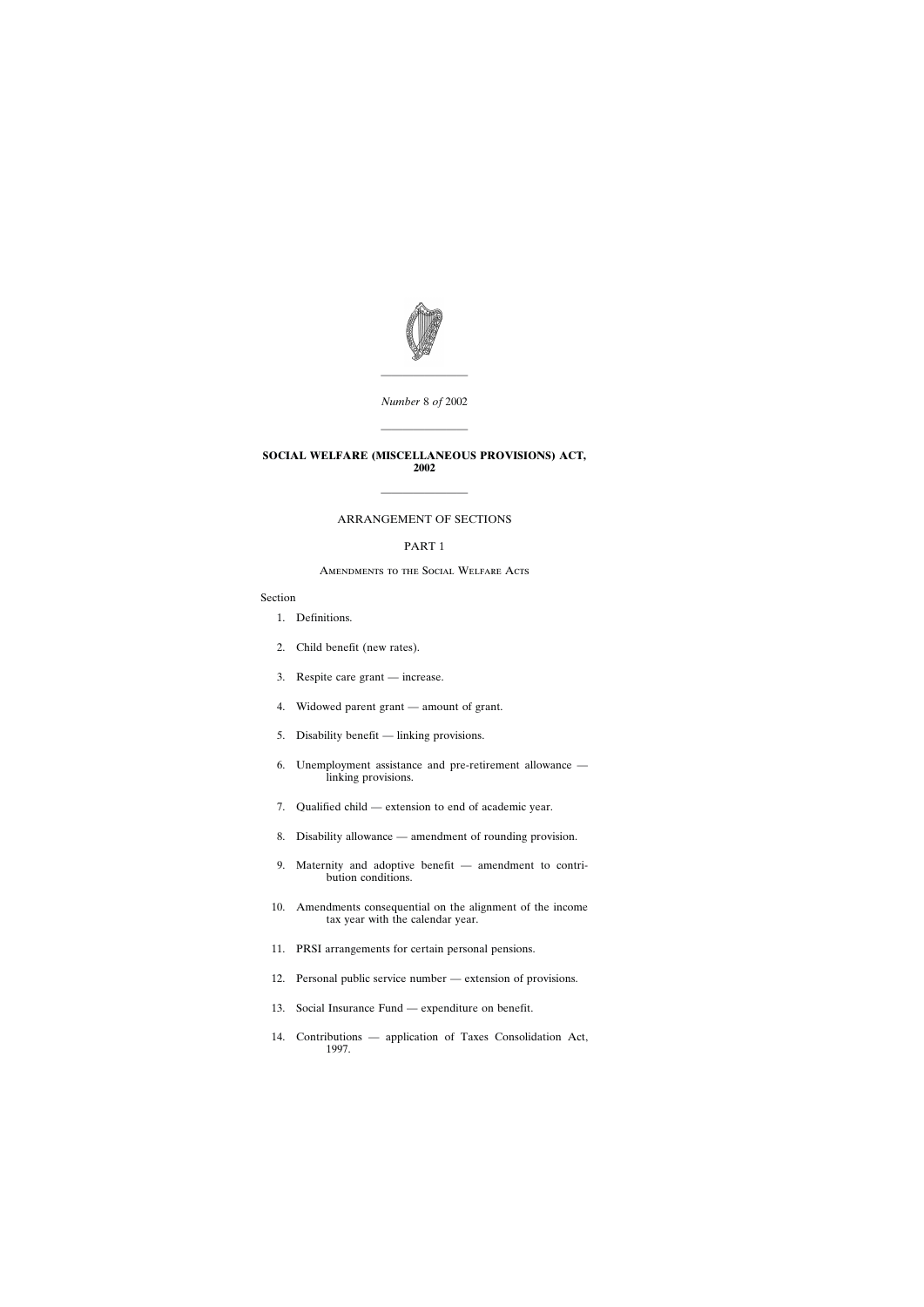Section

[15. Carer's benefit — improvement.](#page-12-0)

## PART 2

Miscellaneous Amendments

[16. Miscellaneous amendments.](#page-12-0)

#### PART 3

SHORT TITLE, CONSTRUCTION AND **COMMENCEMENT** 

[17. Short title, construction and commencement.](#page-12-0)

#### [SCHEDULE](#page-13-0)

MISCELLANEOUS AMENDMENTS EFFECTED BY SECTION 16

# PART 1

Amendment of Combat Poverty Agency Act, 1986

## PART 2

AMENDMENT OF CHARITIES ACT, 1961

## PART 3

Amendment of Health Contributions Act, 1979

## PART 4

Amendment of Registration of Births and Deaths (Ireland) Act, 1863

#### PART 5

Amendment of Births and Deaths Registration Act (Ireland), 1880

#### PART 6

Amendment of Registration of Births Act, 1996

#### PART 7

Amendment of Marriages (Ireland) Act, 1844

#### PART 8

Amendment of Registration of Marriages (Ireland) Act, 1863

#### PART 9

Amendment of Vital Statistics and Births, Deaths and MARRIAGES REGISTRATION ACT, 1952

#### PART 10

Amendment of Family Law (Maintenance of Spouses and CHILDREN) ACT, 1976

————————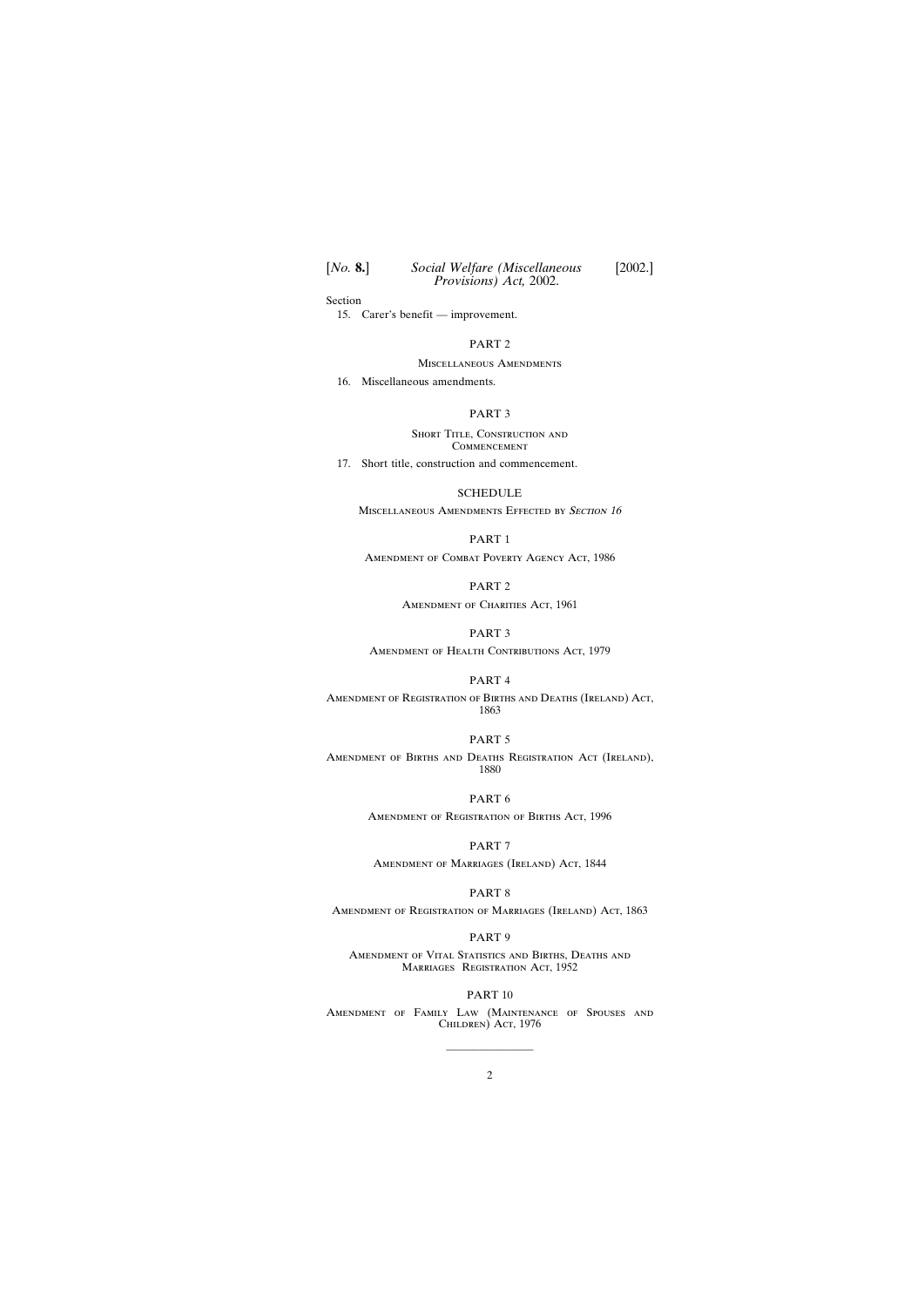Acts Referred to

| Births and Deaths Registration Act (Ireland), 1880                          | 43 & 44 Vict., c. 13 |
|-----------------------------------------------------------------------------|----------------------|
| Births and Deaths Registration Acts, 1863 to 1996                           |                      |
| Births, Deaths and Marriages Registration Act, 1972                         | 1972, No. 25         |
| Charities Act, 1961                                                         | 1961, No. 17         |
| Charities Act, 1973                                                         | 1973, No. 13         |
| Combat Poverty Agency Act, 1986                                             | 1986, No. 14         |
| Courts and Court Officers Act, 1995                                         | 1995, No. 31         |
| Family Law (Maintenance of Spouses and Children) Act, 1976                  | 1976, No. 11         |
| Health Contributions Act, 1979                                              | 1979, No. 4          |
| Marriages (Ireland) Act, 1844                                               | 7 & 8 Vict., c. 81   |
| Registration of Births Act, 1996                                            | 1996, No. 36         |
| Registration of Births and Deaths (Ireland) Act, 1863                       | 26 & 27 Vict., c. 11 |
| Registration of Marriages (Ireland) Act, 1863                               | 26 & 27 Vict., c. 90 |
| Social Welfare (Consolidation) Act, 1993                                    | 1993, No. 27         |
| Social Welfare Act, 1996                                                    | 1996, No. 7          |
| Social Welfare Act, 1997                                                    | 1997, No. 10         |
| Social Welfare Act, 1998                                                    | 1998, No. 6          |
| Social Welfare Act, 1999                                                    | 1999, No. 3          |
| Social Welfare Act, 2000                                                    | 2000, No. 4          |
| Social Welfare Act, 2001                                                    | 2001, No. 5          |
| Taxes Consolidation Act, 1997                                               | 1997, No. 39         |
| Vital Statistics and Births, Deaths and Marriages Registration<br>Act, 1952 | 1952, No. 8          |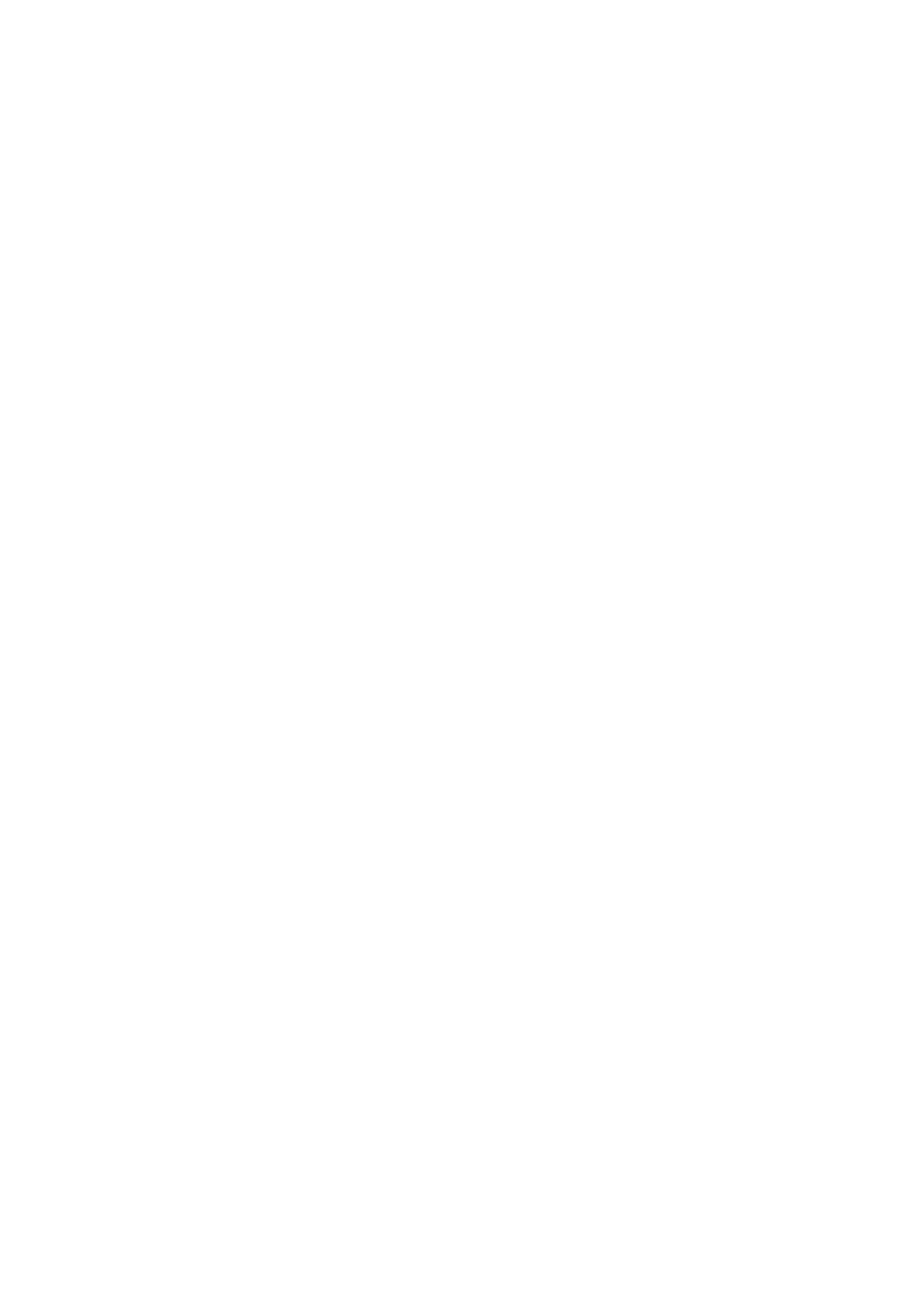<span id="page-4-0"></span>

*Number* 8 *of* 2002

————————

## **SOCIAL WELFARE (MISCELLANEOUS PROVISIONS) ACT, 2002**

————————

AN ACT TO AMEND AND EXTEND THE SOCIAL WELFARE ACTS, THE CHARITIES ACT, 1961, THE COMBAT POV-ERTY AGENCY ACT, 1986, THE HEALTH CONTRI-BUTIONS ACT, 1979, THE BIRTHS AND DEATHS REGIS-TRATION ACTS, 1863 TO 1996, THE MARRIAGES (IRELAND) ACT, 1844, THE REGISTRATION OF MAR-RIAGES (IRELAND) ACT, 1863, THE FAMILY LAW (MAINTENANCE OF SPOUSES AND CHILDREN) ACT, 1976, AND THE VITAL STATISTICS AND BIRTHS, DEATHS AND MARRIAGES REGISTRATION ACT, 1952. [27*th March,* 2002]

## BE IT ENACTED BY THE OIREACHTAS AS FOLLOWS:

### PART 1

Amendments to the Social Welfare Acts

**1.**—In this Act—

Definitions.

''Act of 1996'' means the Social Welfare Act, 1996;

''Act of 1997'' means the Social Welfare Act, 1997;

''Act of 1998'' means the Social Welfare Act, 1998;

''Act of 1999'' means the Social Welfare Act, 1999;

''Act of 2000'' means the Social Welfare Act, 2000;

"Act of 2001" means the Social Welfare Act, 2001;

''Principal Act'' means the Social Welfare (Consolidation) Act, 1993.

**<sup>2.</sup>**—(1) The Fourth Schedule to the Principal Act is amended by Child benefit (new substituting the following for Part III (inserted by section 34 of the rates).Act of 2001):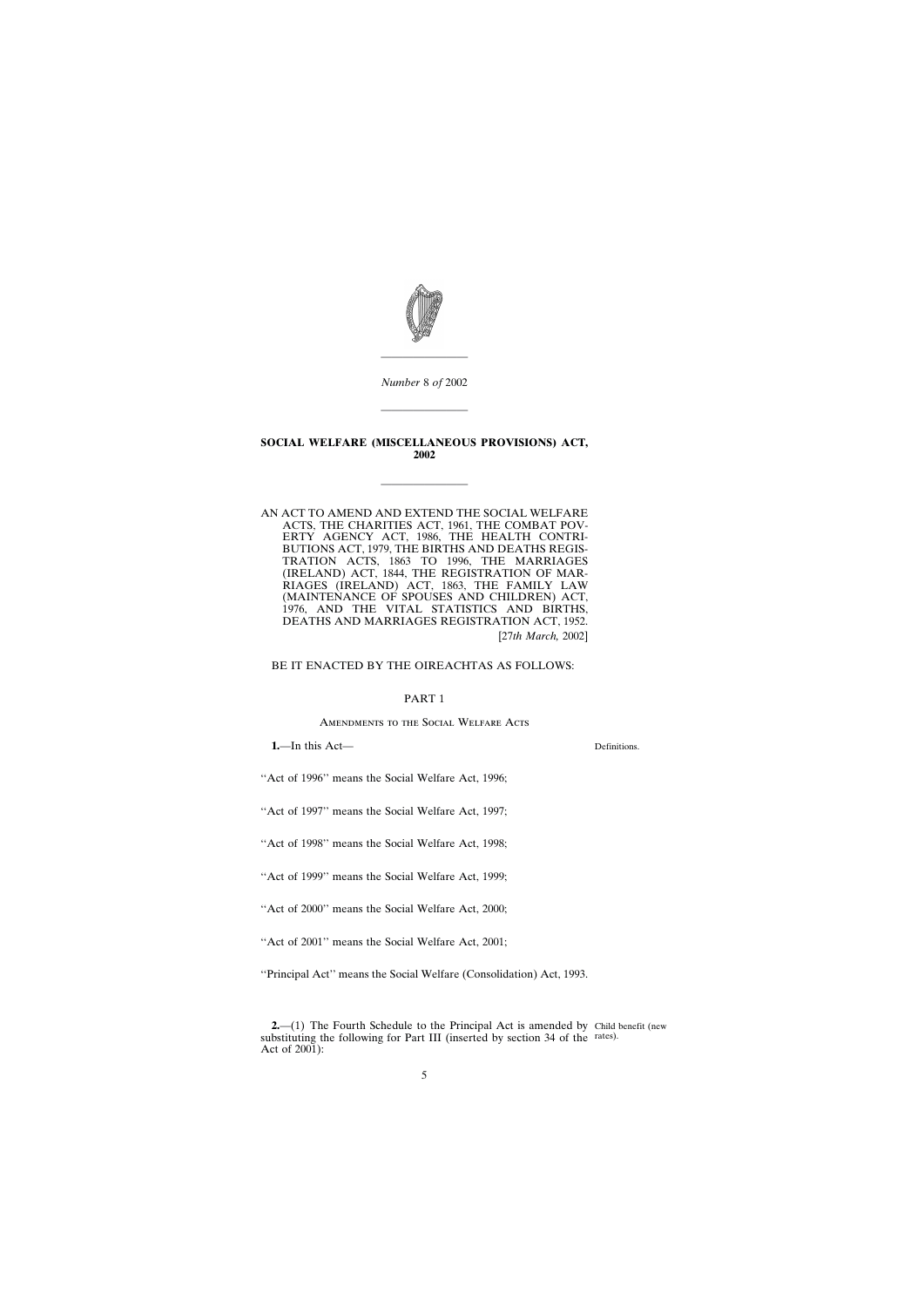| [No. 8.] | Social Welfare (Miscellaneous<br>Provisions) Act, 2002. | [2002.] |
|----------|---------------------------------------------------------|---------|
|          | "PART III                                               |         |

<span id="page-5-0"></span> $Pr1S2$ 

| Amount for each of first 2<br>children | Amount for each child in<br>excess of 2 |
|----------------------------------------|-----------------------------------------|
| (1)                                    | (2)                                     |
| €117.60                                | €147.30                                 |
|                                        |                                         |

#### AMOUNTS OF CHILD BENEFIT

''.

(2) This section comes into operation on 1 April 2002.

Respite care grant — increase.

**3.**—(1) The Principal Act is amended—

- (*a*) in section 82F(1) (as amended by section 37 of the Act of 2001), by substituting " $\epsilon_1$ ,270" for " $\epsilon_1$ ,016" and " $\epsilon_0$ 35" for  $\sqrt[4]{508}$ , and
- (*b*) in section 168A(2) (as amended by section 37 of the Act of 2001), by substituting " $\epsilon$ 1,270" for " $\epsilon$ 1,016" and " $\epsilon$ 635" for  $\sqrt[4]{508}$ ".

(2) This section comes into operation on 1 June 2002.

Widowed parent grant — amount of grant. **4.**—Section 116A(1) (inserted by section 13 of the Act of 2000) of the Principal Act is amended by substituting " $\epsilon$ 2,500" for "£1,000".

Disability benefit linking provisions.

**5.**—Section 31(3) of the Principal Act is amended by inserting the following after paragraph (*d*):

''(*dd*) notwithstanding paragraph (*d*), in the case of a person who, on or after 1 April 2002, has been in receipt of disability benefit for not less than 1,560 days in respect of a period of incapacity for work and who, within the same period of interruption of employment, has subsequent periods of incapacity for work, any two such subsequent periods of incapacity within that period of interruption of employment not separated by a period of more than 13 weeks shall be treated as one period of incapacity for work,''.

| Unemployment<br>assistance and pre-<br>retirement | $6-(1)$ Section 120(5) (as amended by section 30 of the Act of<br>1997) of the Principal Act is amended— |
|---------------------------------------------------|----------------------------------------------------------------------------------------------------------|
| allowance — linking<br>provisions.                | (a) in paragraph $(g)$ , by deleting "or", and                                                           |

- (*b*) by substituting the following for paragraph (*h*):
	- "(h) participation in, employment under or attendance at a prescribed scheme or course, or
	- (*i*) receipt of or entitlement to pre-retirement allowance,''.

(2) Section 127 (inserted by section 18 of the Act of 1998) of the Principal Act is amended by inserting the following after subsection  $(4)$ :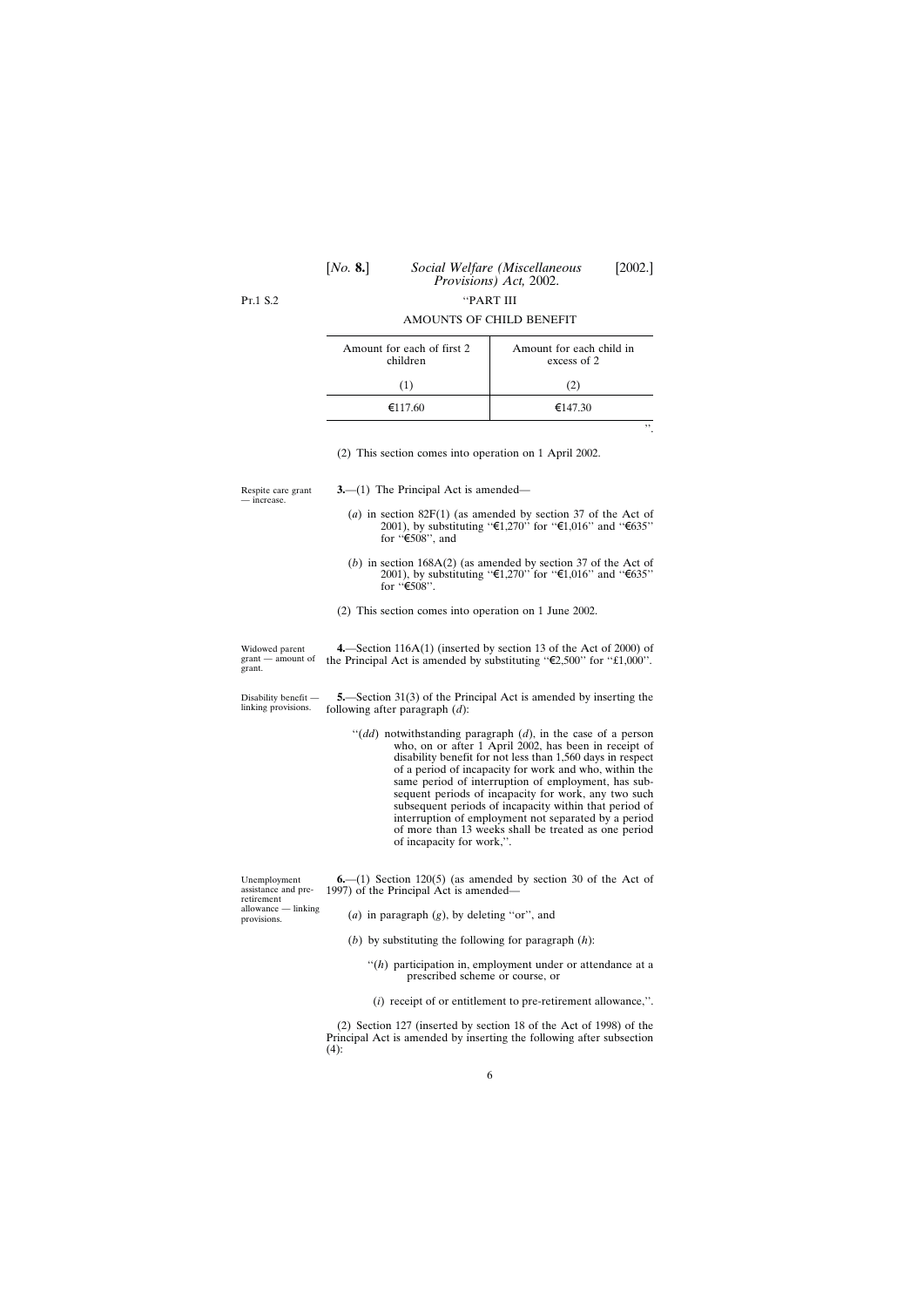<span id="page-6-0"></span> $\cdot$ (5) For the purposes of subsection (6), any two periods Pt.1 S.6 of retirement not separated by more than 52 weeks shall be treated as one continuous period of retirement.

(6) Subsection  $(1)(c)$  shall not apply in the case of a claim to pre-retirement allowance made by a person in respect of a period of retirement which is a continuous period of retirement as construed in accordance with subsection  $(5)$ .".

(3) This section comes into operation on 27 March 2002.

**7.**—(1) Section 2 of the Principal Act is amended by inserting the Qualified child following after subsection  $(4)$  (inserted by section 38 of the Act of extension to end of 1996): academic year.

''(4A) (*a*) Subject to paragraph (*b*)—

- (i) notwithstanding subsection  $(3)(a)$ , a person who reaches the age of 18 years while attending a full-time day course of study, instruction or training at an institution of education, shall continue to be regarded as a qualified child for the purposes of that subsection until the next following 30 June or until he or she completes the full-time day course, whichever is earlier, and
- (ii) notwithstanding section 170, a person who reaches the age of 18 years while attending a full-time day course of study, instruction or training at an institution of education, shall continue to be regarded as a child dependant for the purposes of that section until the next following 30 June or until he or she completes the full-time day course, whichever is earlier.
- (*b*) For the purposes of paragraph (*a*), the Minister may prescribe the conditions subject to which a person shall be regarded as attending a full-time day course of study, instruction or training at an institution of education.
- (*c*) In this subsection, 'institution of education' has the meaning assigned to it by section 126(2).''.
- (2) This section comes into operation—
	- (*a*) in so far as it relates to unemployment assistance, pre-retirement allowance and farm assist, on 27 March 2002,
	- (*b*) in so far as it relates to unemployment benefit, on 28 March 2002, and
	- (*c*) in so far as it relates to disability benefit, health and safety benefit, injury benefit and supplementary welfare allowance, on 1 April 2002.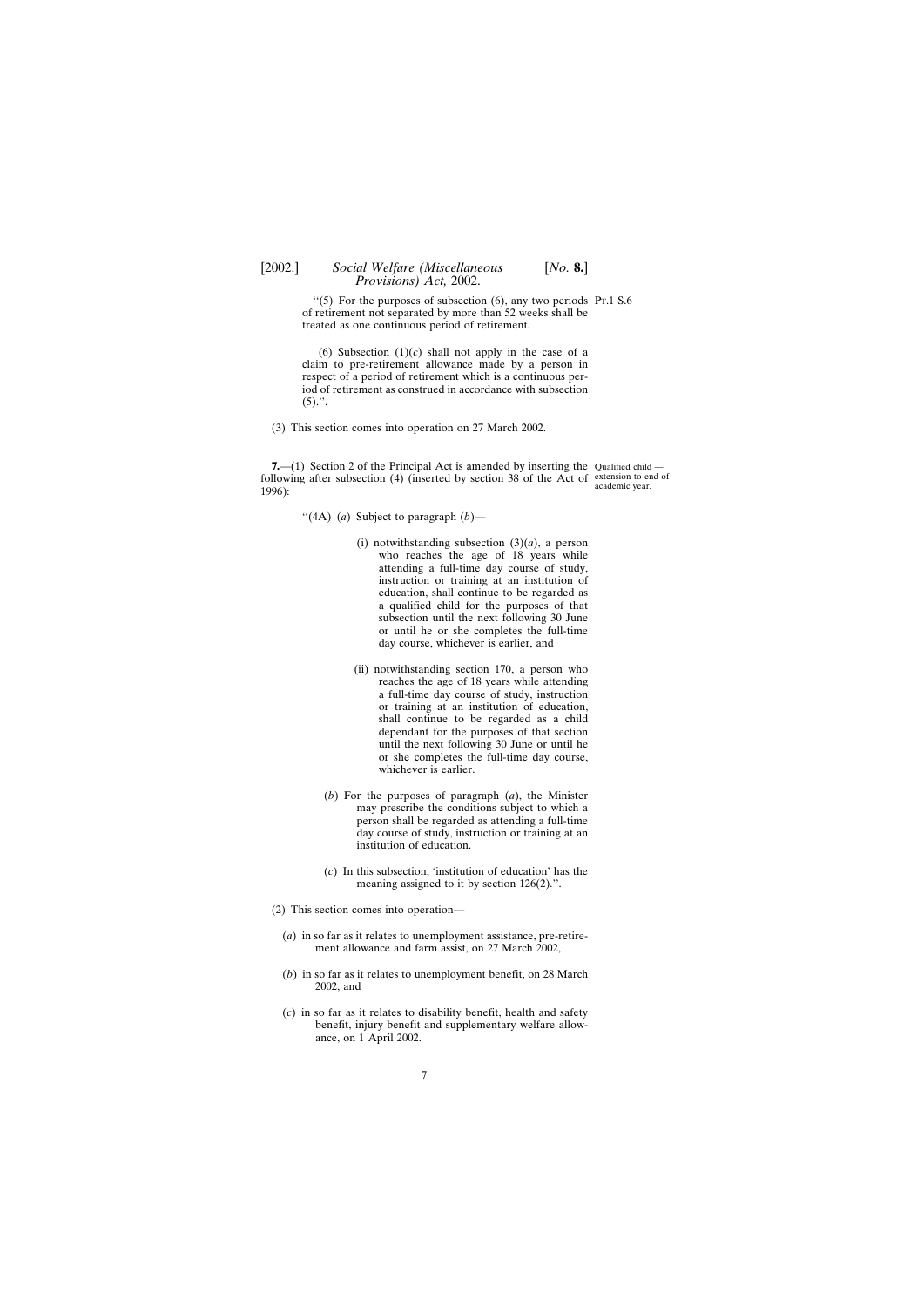<span id="page-7-0"></span> $Pr_1$ 

Disability allowance — amendment of rounding provision.

**8.**—Section 191A(1) (as amended by section 37 of the Act of 2001) of the Principal Act is amended by substituting the following for the definition of ''weekly means'':

'' 'weekly means' means, subject to Rule 1(1) of Part I of the Third Schedule, the yearly means divided by 52:

Provided that the amount so calculated shall be rounded to the nearest  $\epsilon$ 1 where it is not a multiple of 50 cent or  $\epsilon$ 1.".

**9.**—The Principal Act is amended—

(*a*) by substituting the following for paragraph (*b*) of section 38 (as amended by section 20 of the Act of 2001):

 $''(b)$  in the case of a person in insurable self-employment—

- (i) that the claimant has qualifying contributions in respect of not less than 52 contribution weeks in the last complete contribution year or in the second last complete contribution year before the beginning of the benefit year in which the relevant day occurs, or in a subsequent complete contribution year before the relevant day, or
- (ii) where the claimant was previously an employed contributor, that she satisfies the contribution conditions in paragraph (*a*)(i) or that she has employment contributions in respect of not less than 39 contribution weeks in the 12 months immediately preceding the relevant day.'',

and

- (*b*) by substituting the following for paragraph (*b*) of section 41H(1) (as amended by section 20 of the Act of 2001):
	- $''(b)$  in the case of a person in insurable self-employment—
		- (i) that the claimant has qualifying contributions in respect of not less than 52 contribution weeks in the last complete contribution year or in the second last complete contribution year before the beginning of the benefit year in which the relevant day occurs, or in a subsequent complete contribution year before the relevant day, or
		- (ii) where the claimant was previously an employed contributor, that he or she satisfies the contribution conditions in paragraph (*a*)(i) or that he or she has employment contributions in respect of not less than 39 contribution weeks in the 12 months immediately preceding the relevant day.''.

Maternity and adoptive benefit amendment to contribution conditions.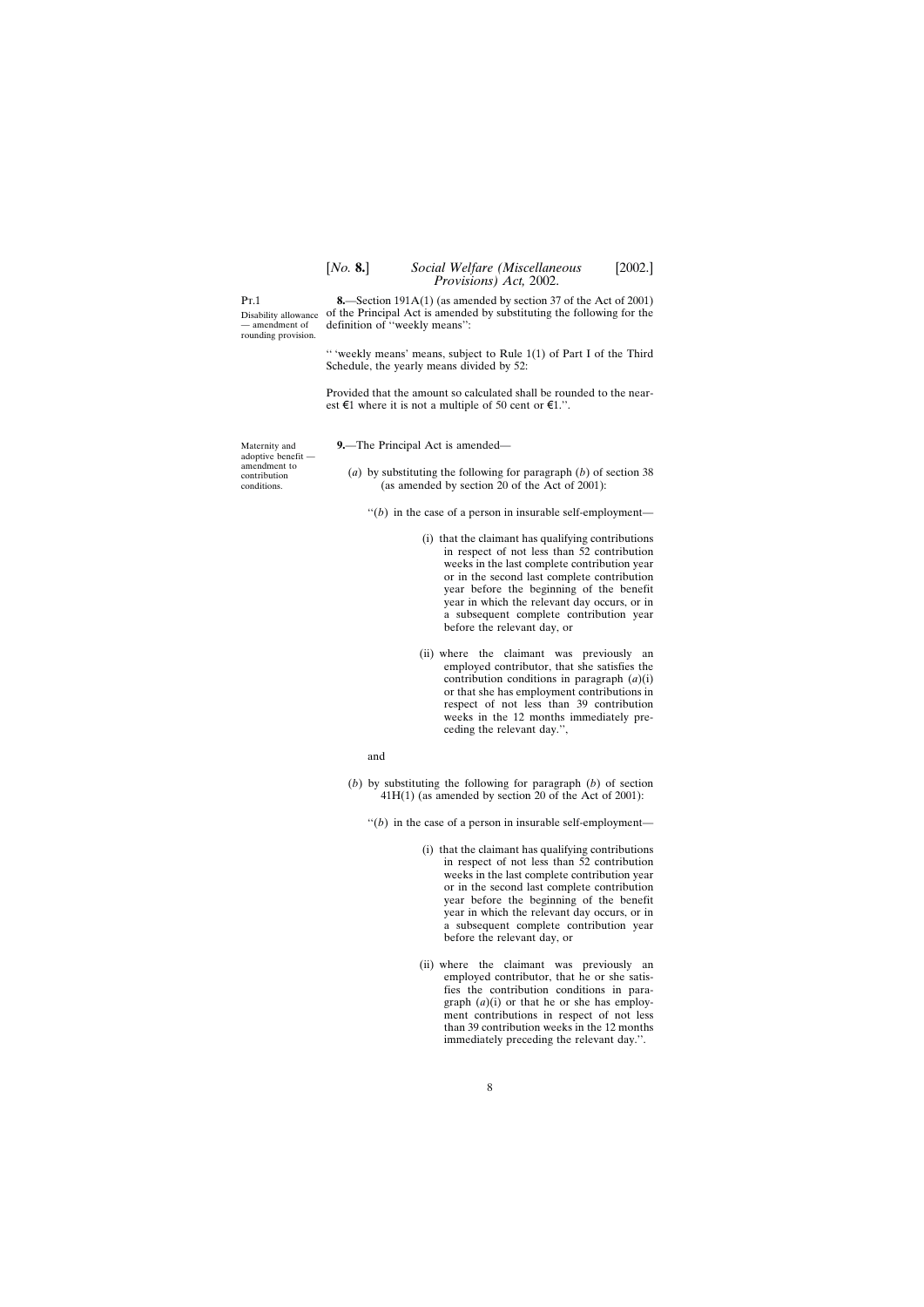<span id="page-8-0"></span>**10.**—(1) For the purposes of determining a person's entitlement Pr.1 to benefit under—

Amendments consequential on income tax year with the calendar year.

- (*a*) section 32(1) (as amended by section 20 of the Act of 2001), the alignment of the
- (*b*) section 32(3) (as amended by section 17 of the Act of 1997),
- (*c*) section 38(*a*), 41B(1)(*a*), 41H(1)(*a*) or 43(1) (each as amended by section 20 of the Act of 2001), or
- (*d*) section  $82C(1)(a)$  (inserted by section 10 of the Act of 2000),

of the Principal Act, in respect of the benefit year commencing on 6 January 2003 and ending on 4 January 2004, those sections shall be read as if ''second last complete contribution year'' were substituted for ''last complete contribution year''.

(2) For the purposes of determining a person's entitlement to benefit under section  $38(b)$  or  $41H(1)(b)$  (both as amended by *section 9* of this Act) of the Principal Act, in respect of the benefit year commencing on 6 January 2003 and ending on 4 January 2004, those sections shall be read as if ''in the second last complete contribution year or in the third last complete contribution year'' were substituted for ''in the last complete contribution year or in the second last complete contribution year''.

(3) For the purposes of determining a person's entitlement to benefit under—

(*a*) section 32(1), 38(*a*), 41B(1)(*a*), 41H(1)(*a*) or 43(1), or

(*b*) section  $82C(1)(c)$  (inserted by section 10 of the Act of 2000),

of the Principal Act, in respect of the benefit year commencing on 6 January 2003 and ending on 4 January 2004, those sections shall be read as if ''in the second last and third last complete contribution years" were substituted for "in each of the last  $\tilde{2}$  complete contribution years''.

(4) For the purposes of determining a person's entitlement to bereavement grant under section  $115(1)(b)(ii)$  (inserted by section 19 of the Act of 1999) of the Principal Act, in respect of the benefit year commencing on 6 January 2003 and ending on 4 January 2004, that section shall be read as if ''the 3 or 5 complete contribution years immediately preceding the last complete contribution year'' were substituted for ''the last 3 or 5 complete contribution years''.

**11.**—The Principal Act is amended by inserting the following after PRSI arrangements section 29B (inserted by section 23 of the Act of 2000):

"Return of  $29C$ —(1) Regulations may provide for the contributions — return, subject to any conditions, restrictions or payments to return, subject to any conditions, restrictions or<br>personal pensions. deductions that may be prescribed, of so much. deductions that may be prescribed, of so much, if any, as may be prescribed of any employment contribution under section  $10(1)(b)$  paid by, or in respect of, an employed contributor, or of any self-employment contribution paid by a selfemployed contributor under section 18(1)(*c*), in respect of such amount as may be prescribed of—

for certain personal pensions.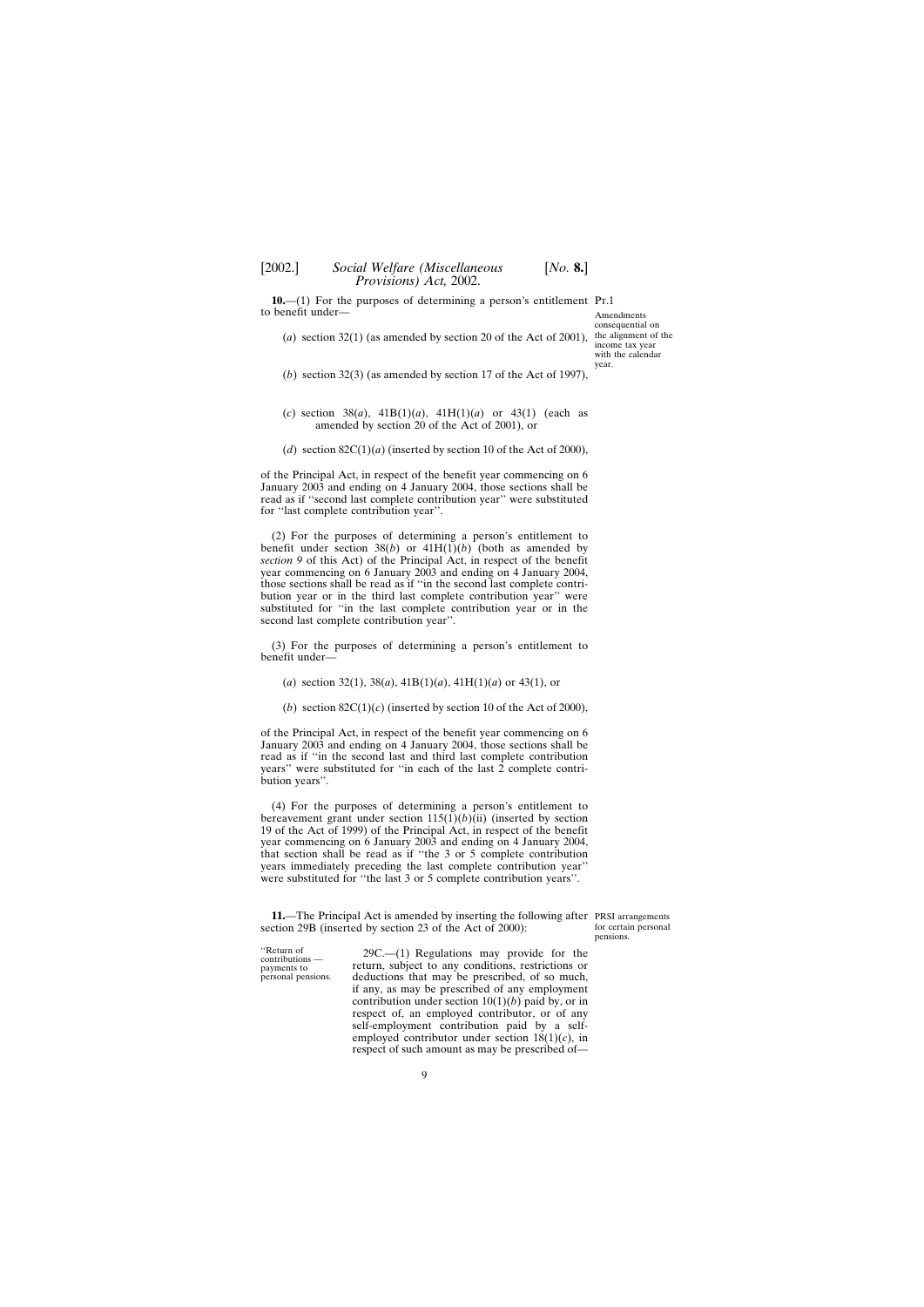(*a*) any payment made by the person to a<br>Personal Retirement Savings Retirement Account,

*Provisions) Act,* 2002.

- (*b*) any payment made by the person which is a qualifying premium under an annuity contract for the time being approved by the Revenue Commissioners under Chapter 2 of Part 30 of the Taxes Consolidation Act, 1997, or
- (*c*) any payment made by the person which is a contribution allowable under section 774 or 776 of the Taxes Consolidation Act, 1997, as a deduction from emoluments in assessing those emoluments to income tax under Schedule E of that Act.

(2) In this section 'Personal Retirement Savings Account' has the meaning assigned to it by such enactment as may be prescribed.''.

**12.**—(1) Section 223 (as amended by section 32 of the Act of 2000) of the Principal Act is amended—

 $(a)$  in subsection  $(1)$ —

(i) by inserting the following before the definition of ''primary account number'':

'' 'personal public service number' means a number allocated and issued in accordance with subsection  $(2)$ ;",

(ii) by inserting the following after the definition of ''primary account number'':

'' 'public service identity', in relation to a person, means the information specified in subsection (3) and the person's personal public service number;'',

- (iii) in the definition of ''specified body'', by inserting the following after paragraph (*c*):
	- ''(*cc*) the Civil Service Commissioners,'',

and

(iv) in the definition of ''transaction'', by substituting ''relating to a public function of a specified body'' for ''relating to public funds to or from a specified body'',

and

(*b*) by substituting the following for subsections (2) to (6):

''(2) The Minister may allocate and issue a personal public service number to each person who is the subject of any transaction with a specified body.

Personal public service number extension of provisions.

<span id="page-9-0"></span>P<sub>T</sub>.1 S.11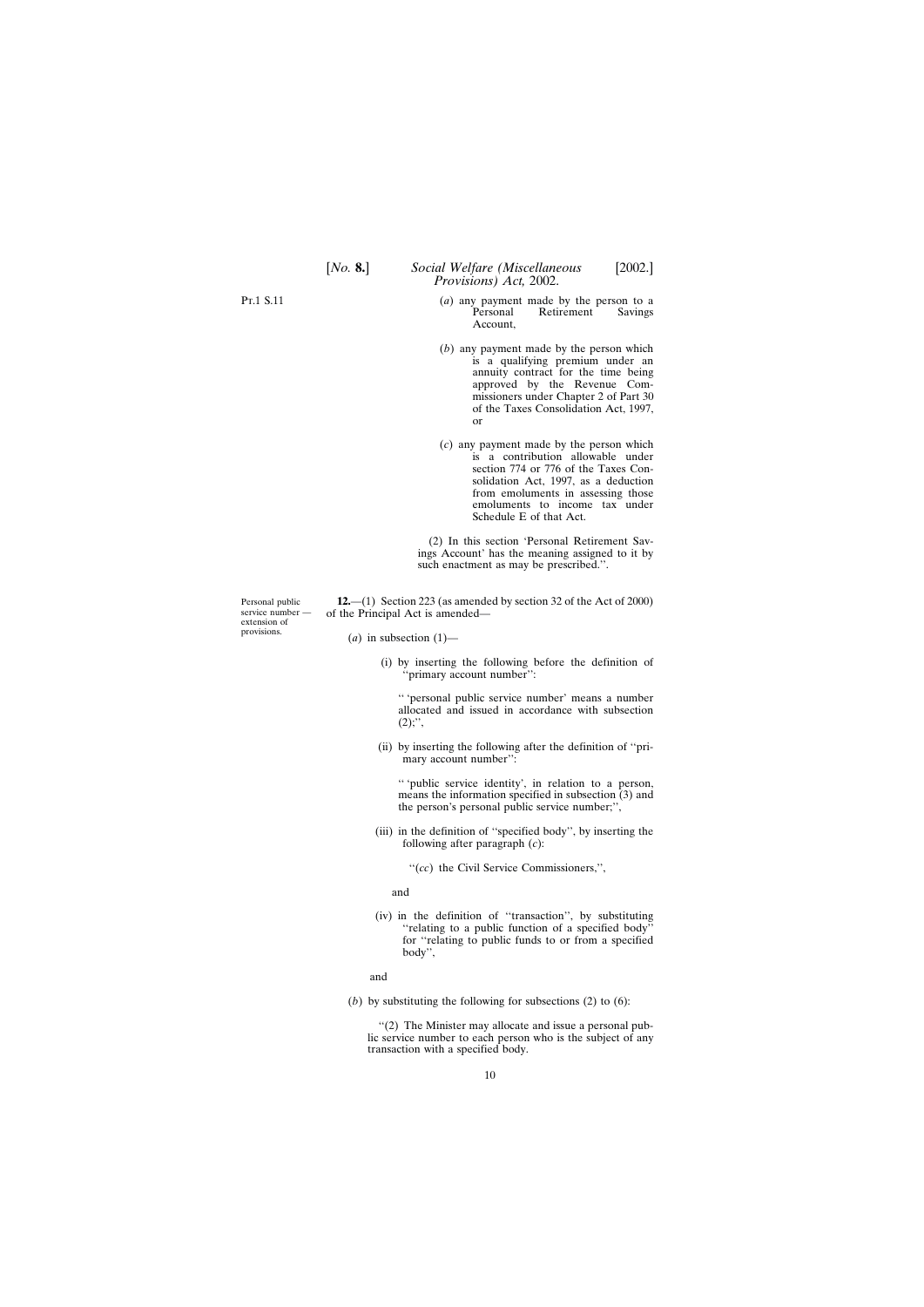- (3) (*a*) For the purposes of allocating and issuing a per- Pt.1 S.12 sonal public service number, a person or, in the case of a deceased person, a personal representative, who has any transaction with a specified body shall furnish to the Minister the following information in relation to the person or the deceased person, as the case may be:
	- (i) surname;
	- (ii) forename;
	- (iii) date of birth;
	- (iv) place of birth;
	- $(v)$  sex;
	- (vi) all former surnames (if any);
	- (vii) all former surnames (if any) of his or her mother;
	- (viii) address;
		- (ix) nationality;
		- (x) date of death;
		- (xi) such other information as may be prescribed which, in the opinion of the Minister, is relevant to and necessary for the allocation of a personal public service number.
	- (*b*) Where a person who has a transaction with a specified body is under the age of 18 years, the following information in relation to the person shall be furnished to the Minister—
		- (i) the information specified in paragraph (*a*), and
		- (ii) the public service identity of his or her mother and father.

(4) A person shall give to a specified body his or her personal public service number and the personal public service numbers of his or her spouse and children, where relevant, as required by the body for the purposes of the person's transaction.

(5) Where a specified body collects from a person any of the information specified in subsection (3), that information shall also be collected for the purpose of maintaining the person's public service identity.

(6) (*a*) Where a specified body has a transaction with a person, the Minister may share the person's public service identity with the specified body to the extent necessary for authentication by the specified body of the person's public service identity.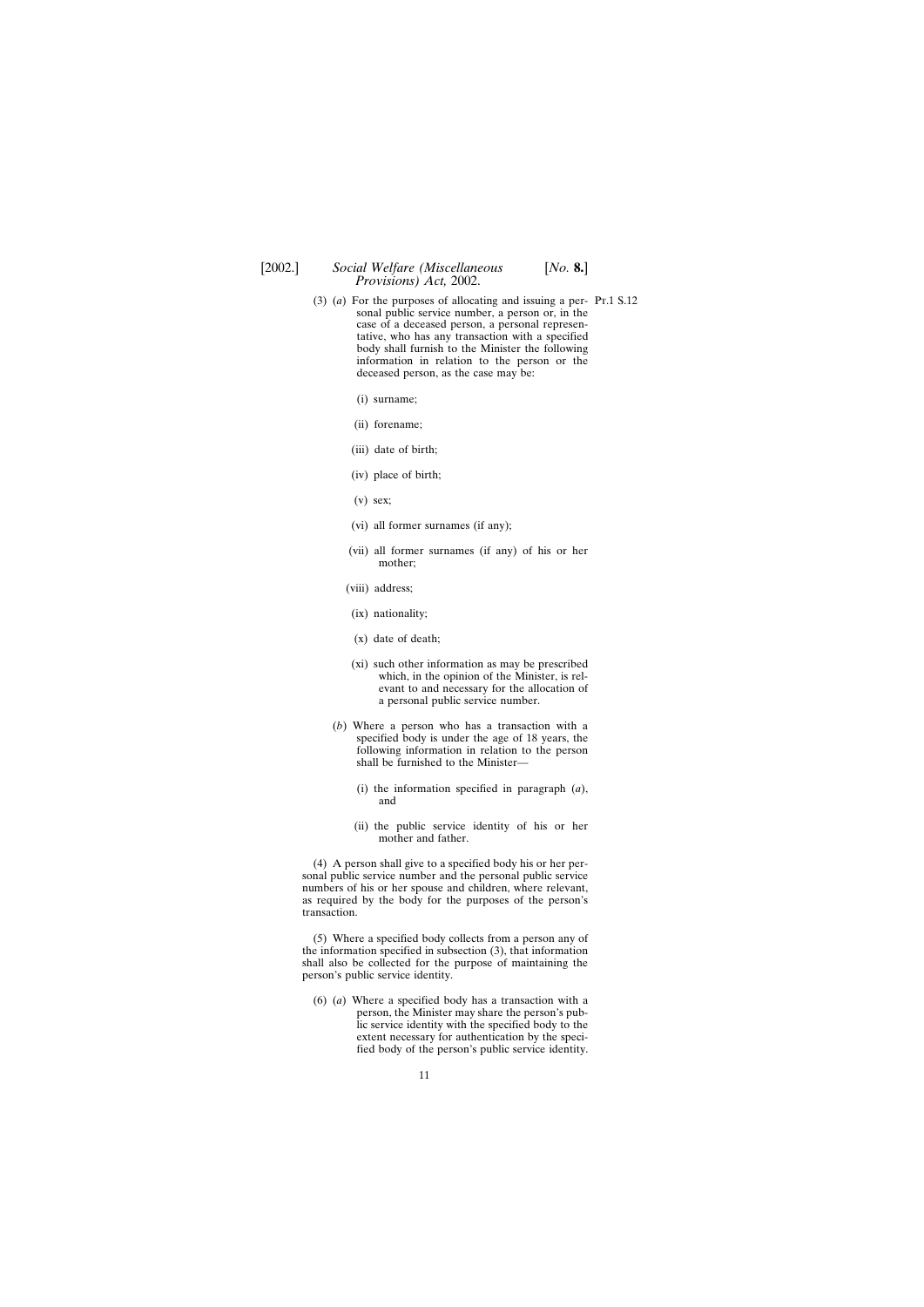<span id="page-11-0"></span>(*b*) A specified body may use a person's public service identity in performing its public functions insofar as those functions relate to the person concerned.

(7) Where an tArd-Chla´raitheoir collects information relating to the registration of the birth of a person, the information shall also be collected for the purpose of allocating the person's personal public service number.

(8) In this section a reference to a personal public service number shall be read as including a reference to a number known as a revenue and social insurance number.

(9) A person, other than—

- (*a*) the person to whom the personal public service number concerned refers,
- (*b*) a specified body,
- (*c*) a person who has a transaction with a specified body where the personal public service number is relevant to the transaction between the person and the specified body, or
- (*d*) a person who is required to comply with the provisions of section 221 or 222 or regulations made under those sections,

who uses a personal public service number or seeks to have a personal public service number disclosed to him or her shall be guilty of an offence.''.

(2) Section 4(5) (as amended by section 14 of the Act of 1998) of the Principal Act is amended by substituting  $223(1)$ ,  $223(3)$ ,  $223A(1)$ " for "223(1), 223A(1)".

**13.**—Section 6A (inserted by section 29 of the Act of 2000) of the Principal Act is amended in subsection (2)(*d*) by substituting ''dental treatment or optical treatment and appliances'' for ''dental treatment" in each place where it occurs.

**14.**—The Principal Act is amended—

(*a*) in section 14, by substituting the following for subsection (4):

''(4) The provisions of any enactment, regulation or rule of court relating to the inspection of records, the estimation, collection and recovery (including the provisions relating to the offset of taxes and appropriation of payments in Chapter 5 of Part 42 of the Taxes Consolidation Act, 1997) of, or the furnishing of returns by employers in relation to, income tax, or relating to appeals in relation to income tax, or the publication of names of persons under section 1086 of the Taxes Consolidation Act, 1997, shall apply in relation to employment contributions which the Collector-General is obliged to collect as if the contributions were an amount of income tax which the employer was liable to remit to the

Social Insurance Fund expenditure on benefit.

Contributions application of Taxes Consolidation Act, 1997.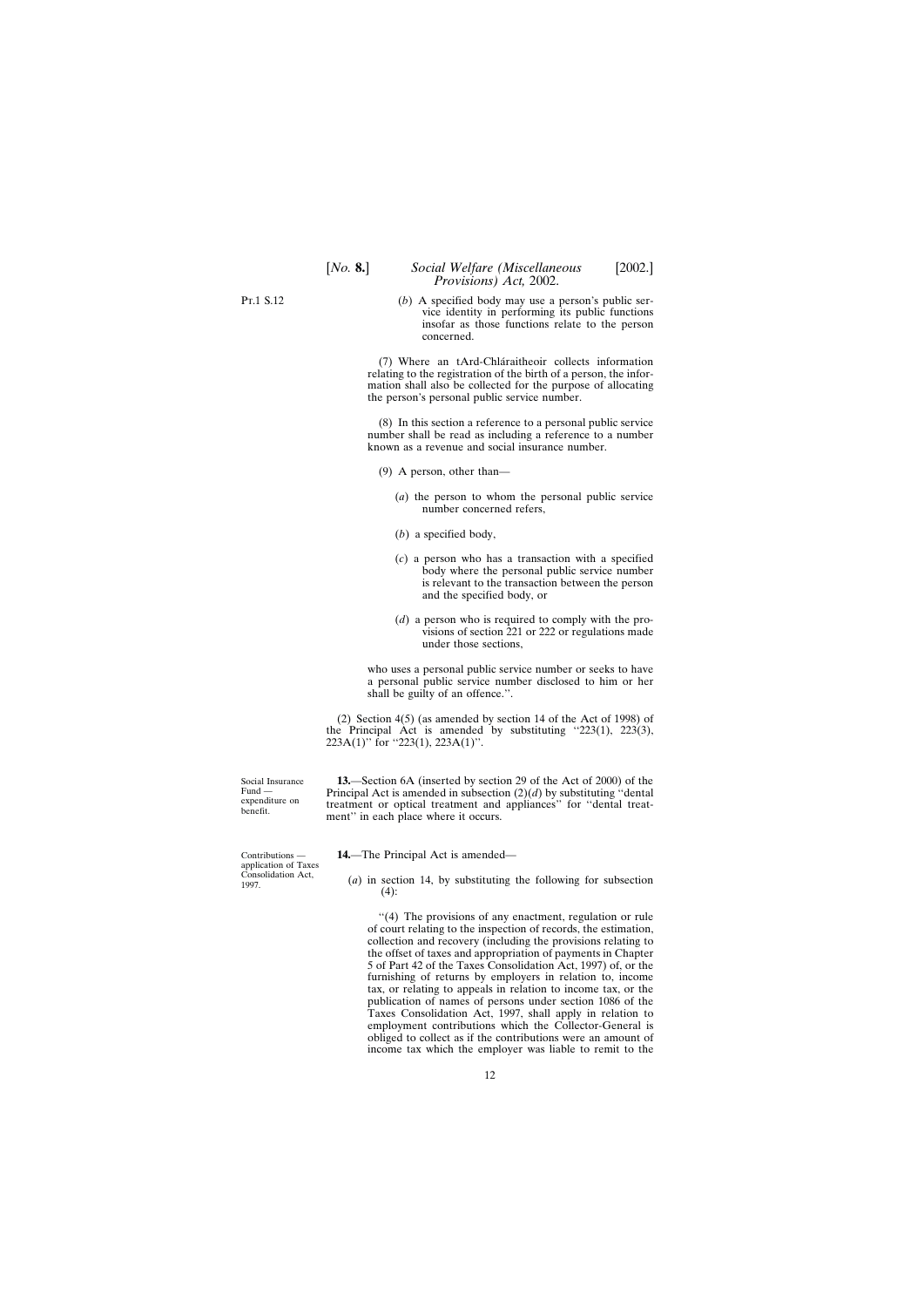<span id="page-12-0"></span>Collector-General under the Income Tax (Employments) Pt.1 S.14 (Consolidated) Regulations 2001 (S.I. No. 559 of 2001).'',

and

(*b*) in section 20, by substituting the following for subsection (3):

''(3) The provisions of any enactment or instrument made under any enactment relating to the estimation, collection or recovery (including the provisions relating to the offset of taxes and appropriation of payments in Chapter 5 of Part 42 of the Taxes Consolidation Act, 1997) of income tax or the inspection of records for those purposes or relating to appeals in relation to income tax or the publication of names of persons under section 1086 of the Taxes Consolidation Act, 1997, shall apply in relation to self-employment contributions in respect of reckonable emoluments which the Collector-General is obliged to collect as if the contributions were an amount of income tax which the employer was liable to remit to the Collector-General under the Income Tax (Employments) (Consolidated) Regulations 2001 (S.I. No. 559 of 2001).''.

**15.**—Section 82B(5) (as amended by section 26(1)(*b*) of the Act Carer's benefit of 2001) of the Principal Act is amended by substituting ''34'' for improvement. ''38''.

### PART 2

#### Miscellaneous Amendments

**16.**—The Combat Poverty Agency Act, 1986, the Charities Act, Miscellaneous 1961, the Health Contributions Act, 1979, the Births and Deaths amendments. Registration Acts, 1863 to 1996, the Marriages (Ireland) Act, 1844, the Registration of Marriages (Ireland) Act, 1863, the Family Law (Maintenance of Spouses and Children) Act, 1976, and the Vital Statistics and Births, Deaths and Marriages Registration Act, 1952, are amended to the extent specified in the *Schedule* to this Act.

#### PART 3

#### SHORT TITLE, CONSTRUCTION AND COMMENCEMENT

**17.**—(1) This Act may be cited as the Social Welfare Short title, (Miscellaneous Provisions) Act, 2002.

construction and commencement.

(2) The Social Welfare Acts and this Act, other than *Part 2*, shall be construed together as one Act.

(3) This Act (other than *sections 1* to *9* and *13* and this section) shall come into operation on such day or days as the Minister may appoint by order or orders either generally or with reference to any particular purpose or provision and different days may be so appointed for different purposes and different provisions and for the amendments effected by *Part 2* of this Act of different enactments or of different provisions of those enactments and the application of those amendments to different districts within the meaning of the Births and Deaths Registration Acts, 1863 to 1996.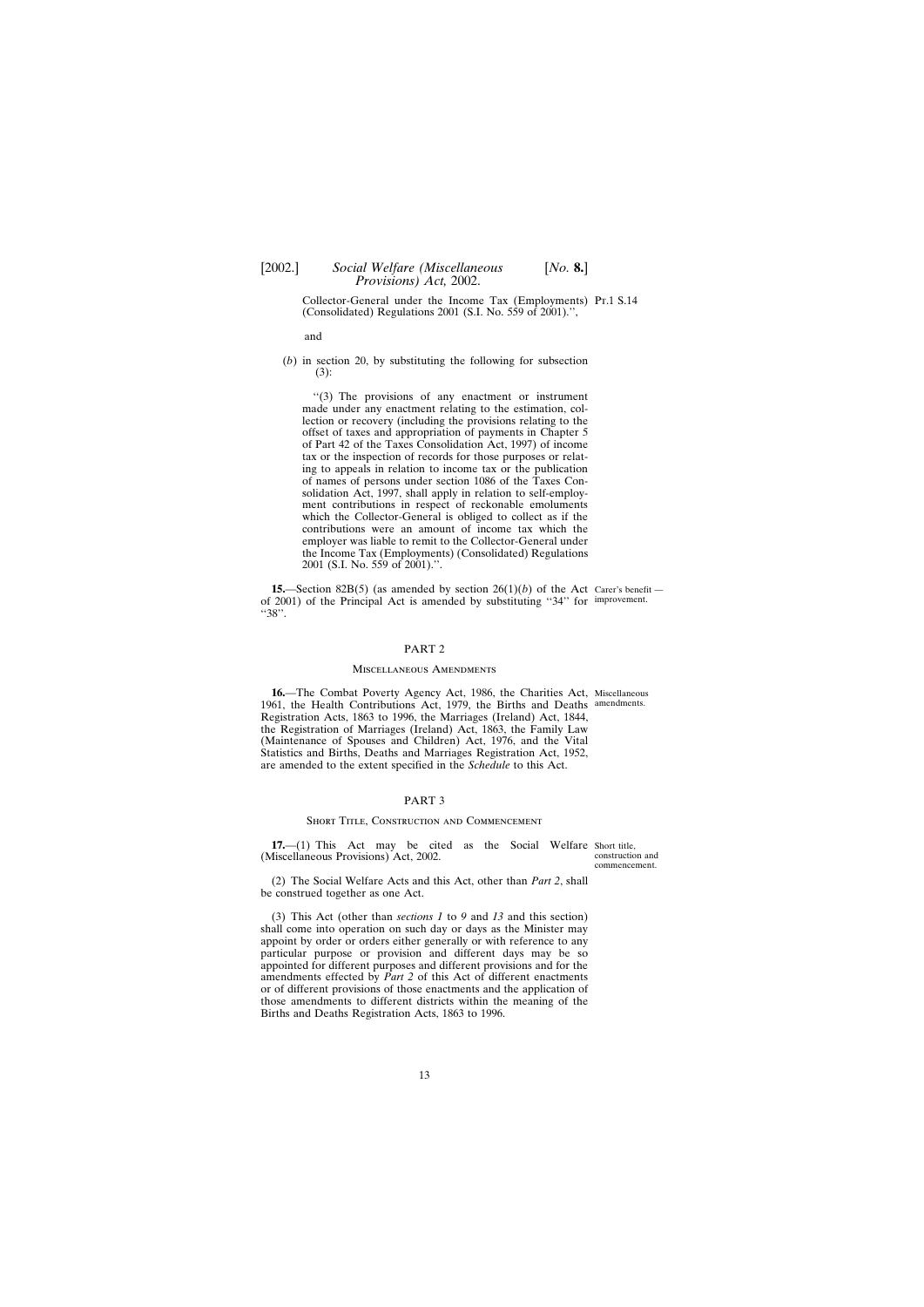<span id="page-13-0"></span>*Section 16.*

## MISCELLANEOUS AMENDMENTS EFFECTED BY SECTION 16

## PART 1

## Amendment of Combat Poverty Agency Act, 1986

| Item                        | Provision affected<br>or inserted | Amendment                                                                                                                                                                                                                                                                                                                                           |
|-----------------------------|-----------------------------------|-----------------------------------------------------------------------------------------------------------------------------------------------------------------------------------------------------------------------------------------------------------------------------------------------------------------------------------------------------|
| 1                           | Section 7                         | Insert the following after subsection (8):<br>"(9) Members of the Agency may be paid, out of<br>moneys at the disposal of the Agency, such remuner-<br>ation (if any) and allowances for expenses incurred<br>by them as the Minister, with the consent of the<br>Minister for Finance, may determine.".                                            |
| $\mathcal{D}_{\mathcal{L}}$ | Section 8                         | Substitute the following for subsection (8):<br>"(8) A person shall not receive any remuneration<br>for acting as a member of a committee appointed<br>under subsection (7) of this section, but may be paid<br>such travelling and subsistence allowances as are<br>approved of by the Minister with the consent of the<br>Minister for Finance.". |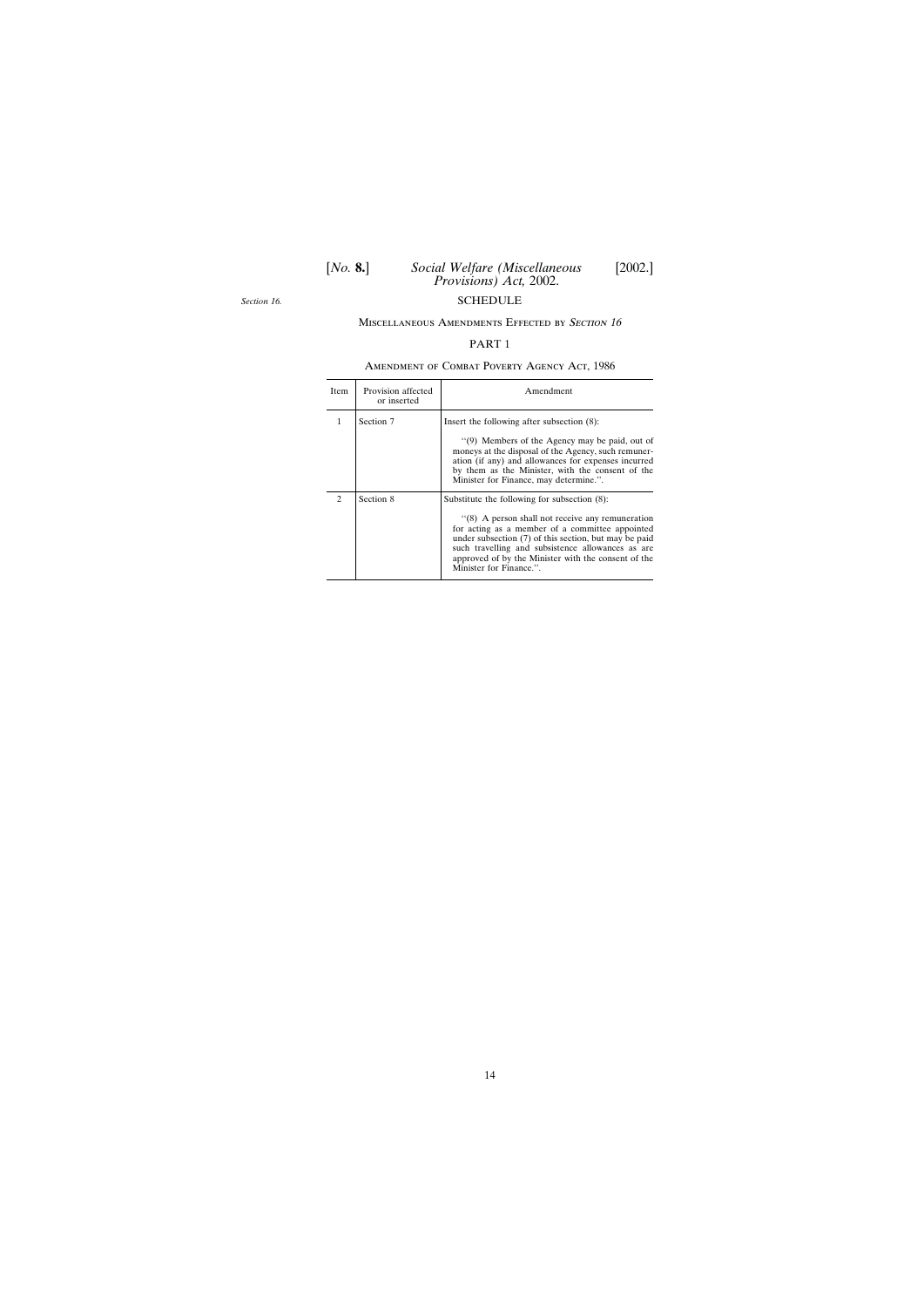# PART 2 SCH.

| AMENDMENT OF CHARITIES ACT, 1961 |  |
|----------------------------------|--|

| Item         | Provision affected<br>or inserted                                                                                                            | Amendment                                                                                                                                                                                                                                                                                                                                                                                                                                                                                                                                                                                                                                                                                                                                                                                                                                                                                                                                                                                                            |
|--------------|----------------------------------------------------------------------------------------------------------------------------------------------|----------------------------------------------------------------------------------------------------------------------------------------------------------------------------------------------------------------------------------------------------------------------------------------------------------------------------------------------------------------------------------------------------------------------------------------------------------------------------------------------------------------------------------------------------------------------------------------------------------------------------------------------------------------------------------------------------------------------------------------------------------------------------------------------------------------------------------------------------------------------------------------------------------------------------------------------------------------------------------------------------------------------|
| $\mathbf{1}$ | Section 29 (as<br>amended by section<br>8 of the Charities<br>Act, 1973, and<br>section 52 of the<br>Courts and Court<br>Officers Act, 1995) | (a) Substitute the following for subsection $(2)$ :<br>"(2) Whenever any of the circumstances<br>specified in subsection (1) of section 47 exist in<br>relation to any charitable gift, the Board, if they<br>think fit, may by order frame a scheme for the<br>application cy-près of the property comprised in<br>the charitable gift,".<br>(b) Substitute the following for subsection $(4)$ :<br>$\degree$ (4) Where-<br>$(a)$ a scheme for the application of a chari-<br>table gift has been framed by order of a<br>Court, and<br>$(b)$ circumstances exist in relation to the<br>scheme, being circumstances whose exist-<br>ence in relation to a charitable gift would<br>enable the property comprised in the gift<br>to be applied $cy$ -près,<br>the Board, if they think fit, may, for the appli-<br>cation cy-près of the property comprised in the<br>charitable gift, by order revoke the scheme and<br>frame, in lieu thereof, a new scheme or revoke<br>the scheme in part or otherwise amend the |
|              |                                                                                                                                              | scheme.".                                                                                                                                                                                                                                                                                                                                                                                                                                                                                                                                                                                                                                                                                                                                                                                                                                                                                                                                                                                                            |
| 2            | Section 34 (as<br>amended by section<br>11 of the Charities<br>Act, 1973)                                                                    | ( <i>a</i> ) Insert the following after subsection $(4)$ :<br>"(4A) Every disposition being a lease author-<br>ised under subsection (1) shall be effected in<br>such manner as the Board may approve and<br>shall contain such covenants, conditions or other<br>provisions, if any, as the Board shall require.".<br>$(b)$ In subsection $(6)$ , substitute the following for<br>paragraph $(d)$ :<br>$``(d)$ accepting a surrender of a lease or other<br>contract of tenancy of it, or<br>$(e)$ leasing it.".                                                                                                                                                                                                                                                                                                                                                                                                                                                                                                    |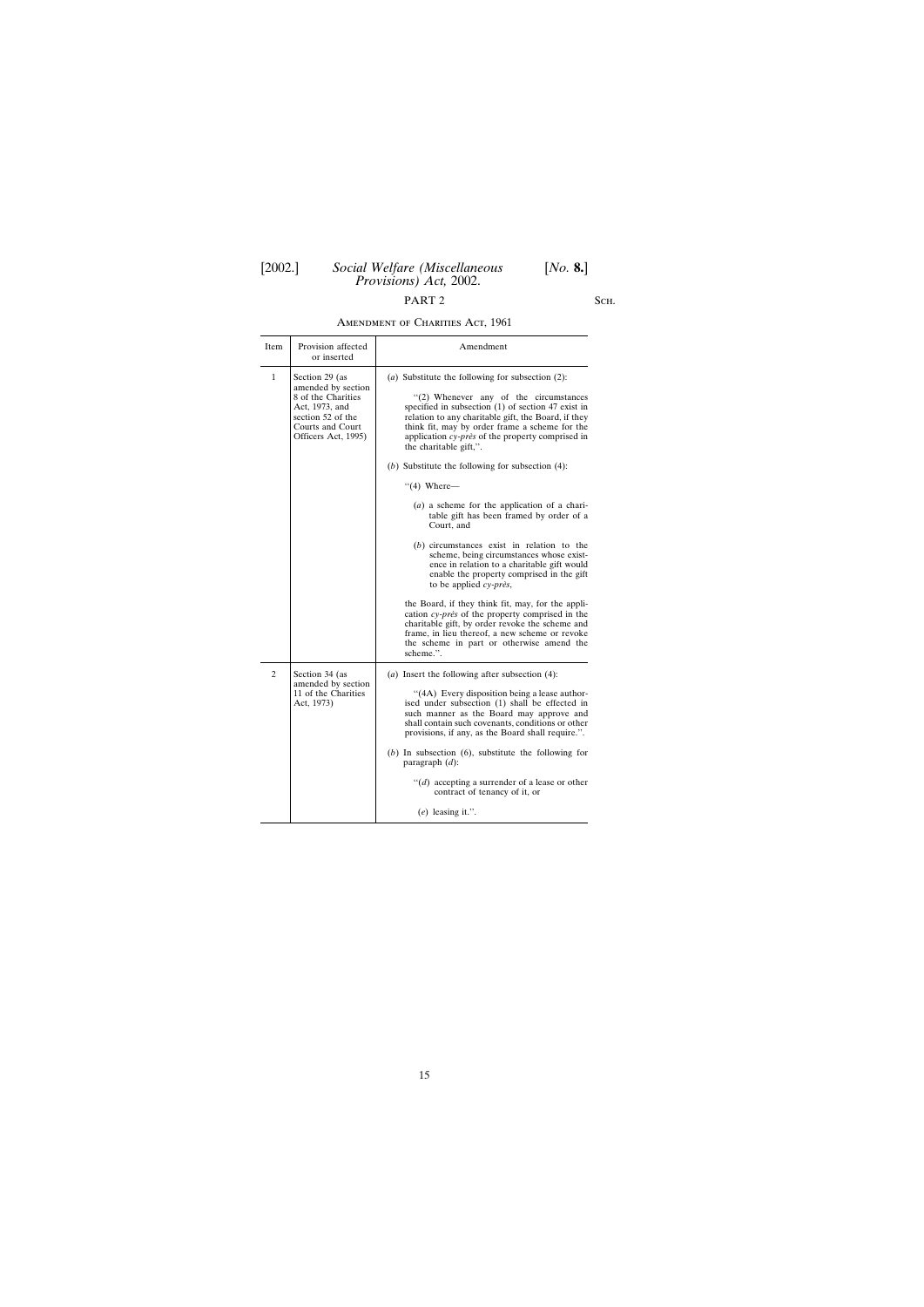S<sub>CH</sub>.

## Amendment of Health Contributions Act, 1979

| Provision affected<br>Item<br>or inserted                                         | Amendment                                                                                                                                                                                                                                                                                                                                                                                                                                                                                                                                                                                                                                                                                                                                                                                                                                                                                                                                                                                                                                                                                                                                                                                                                      |
|-----------------------------------------------------------------------------------|--------------------------------------------------------------------------------------------------------------------------------------------------------------------------------------------------------------------------------------------------------------------------------------------------------------------------------------------------------------------------------------------------------------------------------------------------------------------------------------------------------------------------------------------------------------------------------------------------------------------------------------------------------------------------------------------------------------------------------------------------------------------------------------------------------------------------------------------------------------------------------------------------------------------------------------------------------------------------------------------------------------------------------------------------------------------------------------------------------------------------------------------------------------------------------------------------------------------------------|
| $\mathbf{1}$<br>Section 7A (as<br>amended by section<br>38 of the Act of<br>1997) | Insert the following after subsection (2):<br>"(3) The Minister may make regulations providing<br>that, subject to any conditions that may be pre-<br>scribed, any health contributions deducted from a<br>person under section 6 of this Act—<br>(a) in respect of any payment made by the per-<br>son to a Personal Retirement Savings<br>Account (within the meaning of section 29C)<br><i>(inserted)</i><br>the<br>Social<br>by<br>Welfare<br>(Miscellaneous Provisions) Act, 2002) of the<br>Social Welfare (Consolidation) Act, 1993).<br>$(b)$ in respect of any payment made by the per-<br>son which is a qualifying premium under an<br>annuity contract for the time<br>being<br>approved by the Revenue Commissioners<br>under Chapter 2 of Part 30 of the Taxes<br>Consolidation Act, 1997, or<br>$(c)$ in respect of any payment made by the per-<br>son which is a contribution allowable under<br>section 774 or 776 of the Taxes Consoli-<br>dation Act, 1997, as a deduction from<br>emoluments in assessing those emoluments<br>to income tax under Schedule E of that Act,<br>shall, in so far as relief from income tax is allowed<br>in respect of the payment concerned, be repaid to<br>that person.". |

## PART 4

Amendment of Registration of Births and Deaths (Ireland) Act, 1863

| Item         | Provision affected<br>or inserted | Amendment                                                                                                                                                                                                                                                                                                                                                                                                                                                                                        |
|--------------|-----------------------------------|--------------------------------------------------------------------------------------------------------------------------------------------------------------------------------------------------------------------------------------------------------------------------------------------------------------------------------------------------------------------------------------------------------------------------------------------------------------------------------------------------|
| $\mathbf{1}$ | Section 3                         | After the definition of "occupier", insert the following<br>definition:                                                                                                                                                                                                                                                                                                                                                                                                                          |
|              |                                   | "'prescribed' means prescribed by regulations<br>made by the Minister for Health and Children:".                                                                                                                                                                                                                                                                                                                                                                                                 |
| 2            | Section 5                         | Substitute the following for section 5:                                                                                                                                                                                                                                                                                                                                                                                                                                                          |
|              |                                   | "Seal.<br>5.—(1) Oifig an tArd-Chláraitheora shall pro-<br>vide itself with a seal.<br>(2) The seal shall be authenticated by the signa-<br>ture of an tArd-Chláraitheoir or a member of his<br>or her staff duly authorised by an tArd-Chlárai-<br>theoir to act in that behalf.<br>(3) Judicial notice shall be taken of the seal and<br>every document purporting to be an instrument<br>made by Oifig an tArd-Chláraitheora and to be<br>sealed with the seal of Oifig an tArd-Chláraitheora |
|              |                                   | (purporting to be authenticated in accordance with<br>subsection (2) of this section) shall be received in<br>evidence and be deemed to be such an instrument<br>without proof unless the contrary is shown.".                                                                                                                                                                                                                                                                                   |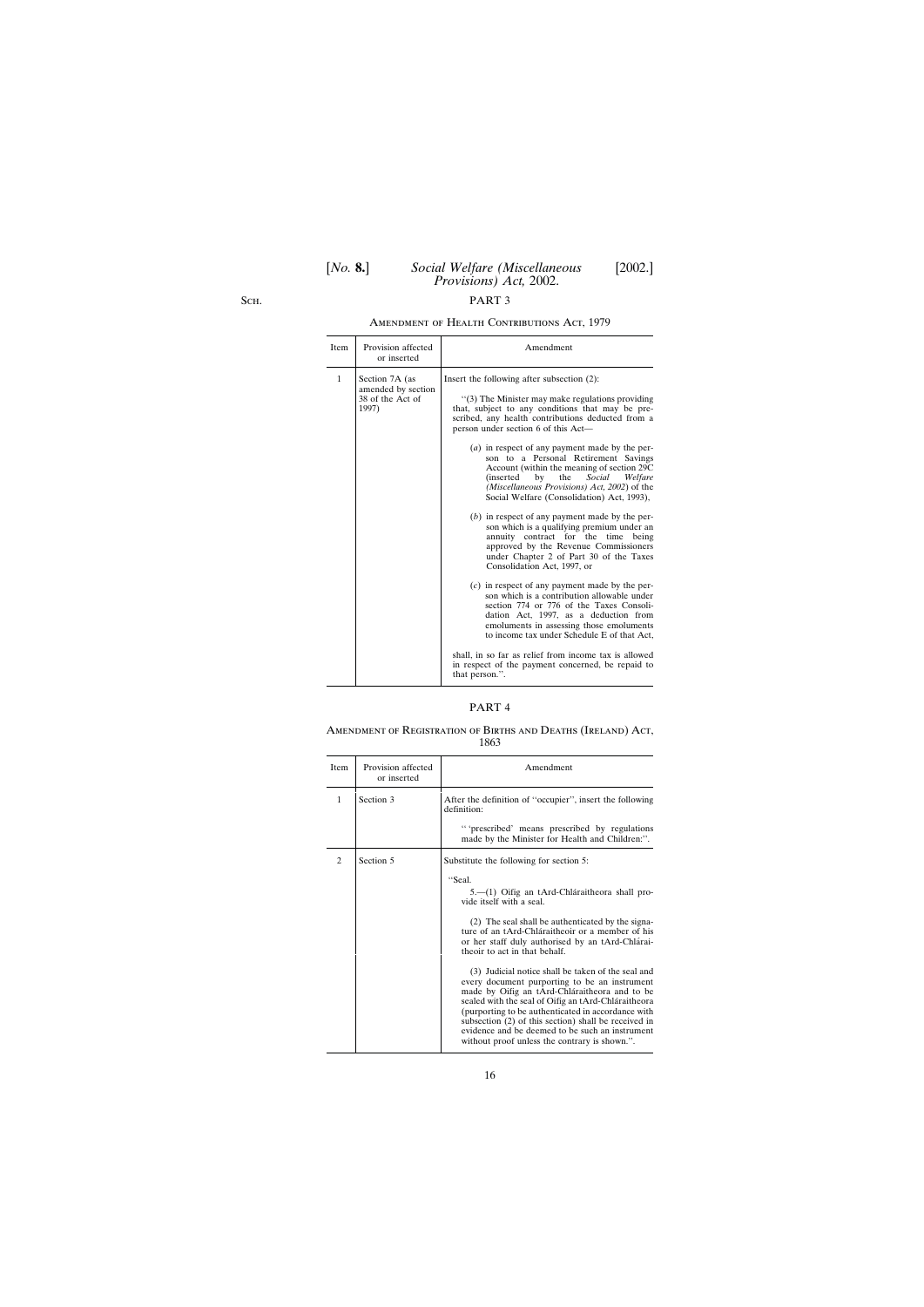| Item | Provision affected<br>or inserted | Amendment                                                                                                                                                                                                                                                                                                                                                                                       |
|------|-----------------------------------|-------------------------------------------------------------------------------------------------------------------------------------------------------------------------------------------------------------------------------------------------------------------------------------------------------------------------------------------------------------------------------------------------|
| 3    | Section 30                        | Substitute the following for all of the words from "in<br>one of the said register books" to the end of the<br>provision:                                                                                                                                                                                                                                                                       |
|      |                                   | "in a register referred to in section 30A (inserted)<br>by the Social Welfare (Miscellaneous Provisions)<br><i>Act</i> , 2002) of this Act—                                                                                                                                                                                                                                                     |
|      |                                   | $(a)$ the particulars required to be registered<br>relating to a birth as specified in the Sched-<br>ule (as amended by the Social Welfare<br><i>(Miscellaneous Provisions) Act, 2002)</i> to the<br>Registration of Births Act, 1996, and                                                                                                                                                      |
|      |                                   | $(b)$ the particulars required to be registered<br>relating to a death as specified in the Fourth<br>Schedule (inserted by the Social Welfare<br>( <i>Miscellaneous Provisions</i> ) Act, 2002) to the<br>Registration<br>Births<br>and<br>Deaths<br>Act<br>(Ireland), 1880,                                                                                                                    |
|      |                                   | in the manner directed by an tArd-Chláraitheoir.".                                                                                                                                                                                                                                                                                                                                              |
| 4    | Sections 30A, 30B<br>and $30C$    | Insert the following after section 30:                                                                                                                                                                                                                                                                                                                                                          |
|      |                                   | "Keeping of registers.<br>30A.—(1) An tArd-Chláraitheoir shall keep<br>and maintain the registers referred to in section 30<br>of this Act, in any form, subject to their being cap-<br>able of being converted into a legible form and<br>being used to make a legible copy or reproduction<br>of any entry in the registers.                                                                  |
|      |                                   | (2) Every document purporting to be a copy of<br>or extract from an entry in the registers kept under<br>this section shall be received in evidence in any<br>proceedings and shall, until the contrary is shown,<br>be deemed to be a true copy of or extract from<br>the entry and shall be evidence of the terms of the<br>entry.                                                            |
|      |                                   | (3) Evidence of an entry in a register kept<br>under this section may be given by production of<br>a copy of the entry certified by an tArd-Chlárai-<br>theoir, an officer duly authorised to act in that<br>behalf or a registrar and it shall not be necessary<br>to produce the register itself.                                                                                             |
|      |                                   | (4) References in this section to a copy of an<br>entry in a register kept under this section shall be<br>read as including references to a legible copy or<br>reproduction of the entry.                                                                                                                                                                                                       |
|      |                                   | Reproduction of certified copies sent to An tArd-<br>Chláraitheoir under section 48 of this Act.                                                                                                                                                                                                                                                                                                |
|      |                                   | 30B.—(1) An tArd-Chláraitheoir may cause the<br>certified copies of the entries made in the registers<br>of births and deaths, received under section 48 of<br>this Act, before the coming into operation of <i>Item</i><br>5 of <i>Part 4</i> of the <i>Schedule</i> to the <i>Social Welfare</i><br><i>(Miscellaneous Provisions) Act, 2002, to be repro-</i><br>duced in a non-legible form. |
|      |                                   | (2) Where a certified copy referred to in subsec-<br>tion (1) of this section becomes illegible, by reason<br>of the deterioration of the certified copy or for any<br>other reason, an tArd-Chláraitheoir shall cause<br>the certified copy to be reproduced in a non-leg-<br>ible form.                                                                                                       |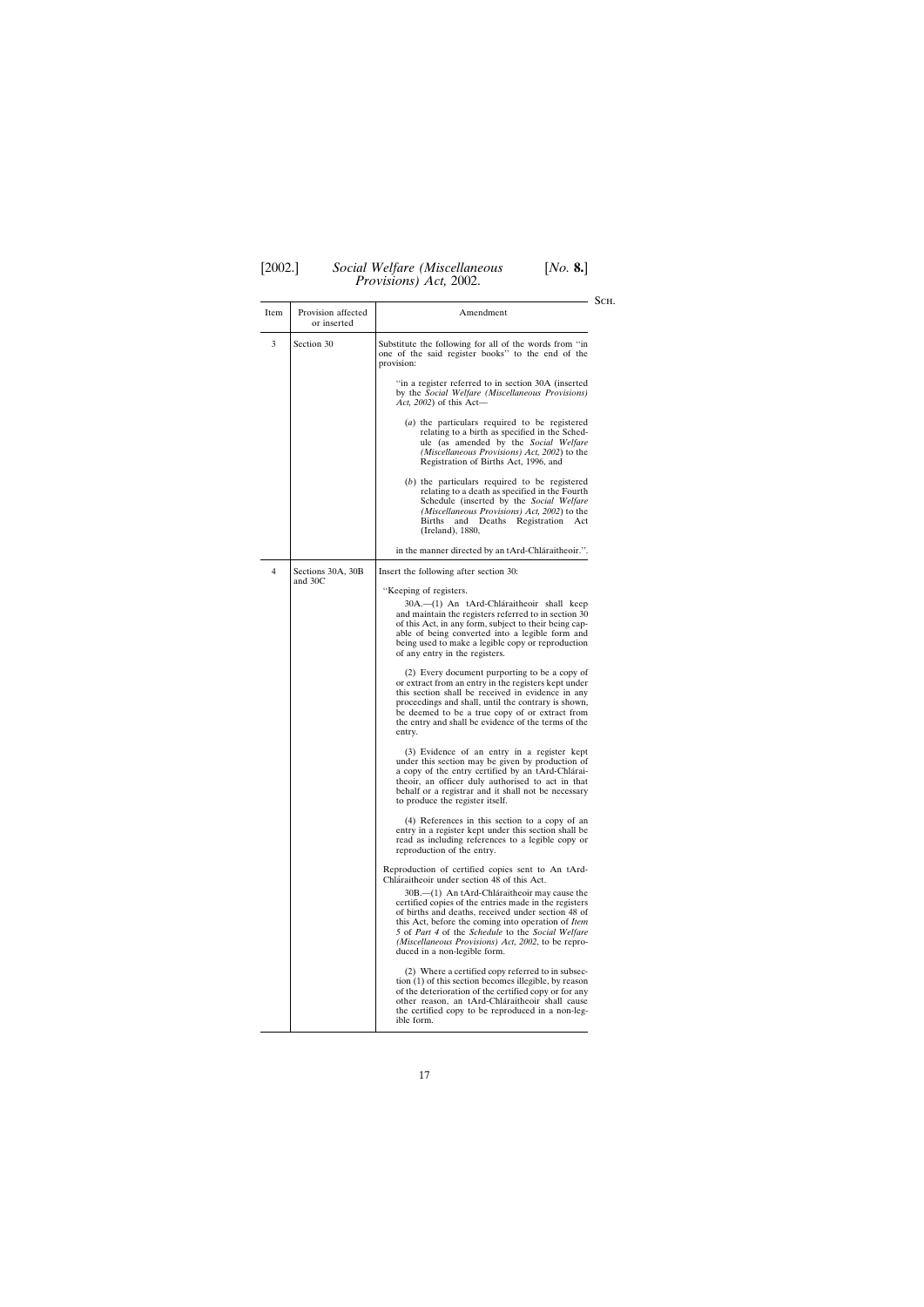Sch.

| <b>Item</b> | Provision affected<br>or inserted | Amendment                                                                                                                                                                                                                                                                                                                                                                                                                                                                                                                                                                             |
|-------------|-----------------------------------|---------------------------------------------------------------------------------------------------------------------------------------------------------------------------------------------------------------------------------------------------------------------------------------------------------------------------------------------------------------------------------------------------------------------------------------------------------------------------------------------------------------------------------------------------------------------------------------|
|             |                                   | (3) An tArd-Chláraitheoir shall make the certi-<br>fied copies reproduced under subsection $(1)$ or $(2)$<br>of this section available to registrars and superin-<br>tendent registrars.                                                                                                                                                                                                                                                                                                                                                                                              |
|             |                                   | (4) In this section "reproduced in a non-legible<br>form" includes reproduction of the certified copies<br>of the entries in the registers by means of micro-<br>film, microfiche, magnetic tape, diskette, compact<br>disc or any other non-legible form (by electronic<br>means or otherwise) which is capable of reproduc-<br>ing the certified copies in a permanent legible<br>form.                                                                                                                                                                                             |
|             |                                   | Evidence in court proceedings, etc.                                                                                                                                                                                                                                                                                                                                                                                                                                                                                                                                                   |
|             |                                   | $30C - (1)$ A certified copy of an entry in a<br>register reproduced in accordance with section<br>30B of this Act shall be deemed to be an entry in<br>a register under this Act.                                                                                                                                                                                                                                                                                                                                                                                                    |
|             |                                   | (2) In any proceedings a certificate signed by an<br>tArd-Chláraitheoir, an officer duly authorised to<br>act in that behalf or a registrar, stating that a certi-<br>fied copy of an entry in a register has been repro-<br>duced in accordance with section 30B of this Act<br>shall be evidence of the fact of the making of the<br>entry in the register under this Act and that the<br>certified copy so reproduced attached to the cer-<br>tificate is a true copy of the entry in the register<br>until the contrary is shown.                                                 |
|             |                                   | (3) A document purporting to be a certificate<br>under subsection (2) of this section shall be<br>deemed to be such a certificate without proof of<br>the signature of the person purporting to sign the<br>certificate or that such person was a proper person<br>to so sign, until the contrary is shown.                                                                                                                                                                                                                                                                           |
|             |                                   | (4) In any proceedings a certified copy of an<br>entry reproduced in accordance with section 30B<br>of this Act may be given in evidence and shall be<br>prima facie evidence of any fact therein stated:                                                                                                                                                                                                                                                                                                                                                                             |
|             |                                   | Provided that the court is satisfied as to the<br>reliability of the system used to reproduce the cer-<br>tified copy and the entry in the register book on<br>which it was based.".                                                                                                                                                                                                                                                                                                                                                                                                  |
| 5           | Sections 47 and 48                | Repeal sections 47 and 48.                                                                                                                                                                                                                                                                                                                                                                                                                                                                                                                                                            |
| 6           | Section 50                        | Substitute the following for all of the words beginning<br>with "and every person" to the end of that provision:                                                                                                                                                                                                                                                                                                                                                                                                                                                                      |
|             |                                   | "and a person shall be entitled-                                                                                                                                                                                                                                                                                                                                                                                                                                                                                                                                                      |
|             |                                   | (a) to search those indexes in the form and man-<br>ner, at the times and on payment of the fee<br>or fees prescribed by the Minister for<br>Health and Children in regulations made<br>under section 4 (as amended by the Social<br>Welfare (Miscellaneous Provisions) Act,<br>2002) of the Vital Statistics and Births,<br>Deaths and Marriages Registration Act,<br>1952, and                                                                                                                                                                                                      |
|             |                                   | $(b)$ to obtain a certified copy of an entry or entries<br>in those registers (other than the infor-<br>mation specified in paragraphs $2(c)$ , $(h)$ and<br>$(l)$ of the Schedule (as amended by the<br>Social Welfare (Miscellaneous Provisions)<br>Act, 2002) to the Registration of Births Act,<br>1996, or in paragraph $2(e)$ of the Fourth<br>Schedule (inserted by the Social Welfare<br>(Miscellaneous Provisions) Act, 2002) to the<br>Births<br>Deaths Registration<br>and<br>Act<br>(Ireland), 1880) on payment of a fee of<br>€5.08 in respect of each certified copy.". |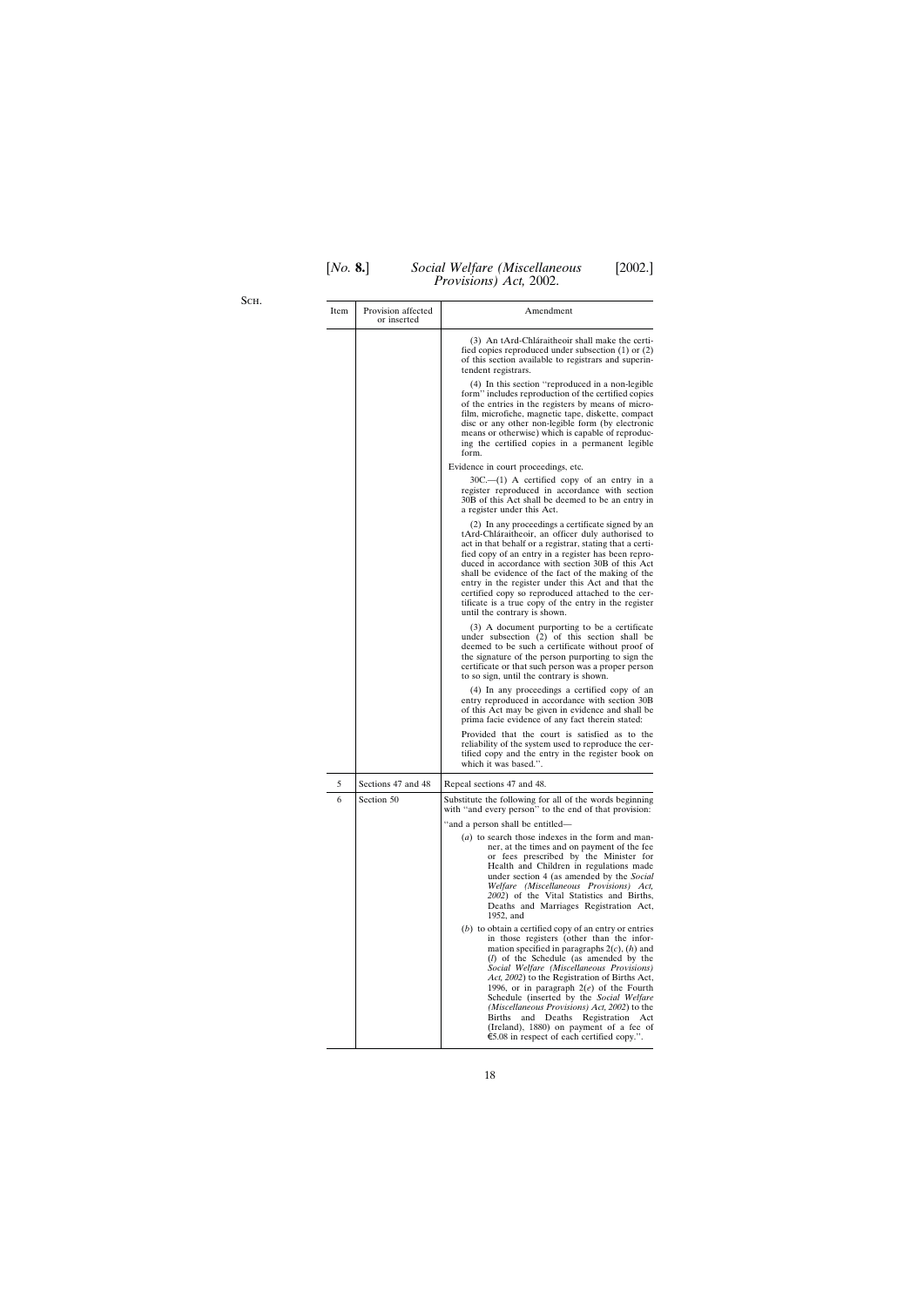# PART 5 SCH.

## Amendment of Births and Deaths Registration Act (Ireland), 1880

| Section 6 (as<br>amended by the<br>Registration of<br>Births Act, 1996)                                                   | Substitute "in the entry" for "in the informant's col-<br>umn of the entry".                                                                                                                                                                                                                                                                                                                                                                                                                                                                              |
|---------------------------------------------------------------------------------------------------------------------------|-----------------------------------------------------------------------------------------------------------------------------------------------------------------------------------------------------------------------------------------------------------------------------------------------------------------------------------------------------------------------------------------------------------------------------------------------------------------------------------------------------------------------------------------------------------|
| Section 8 (as<br>amended by the<br>Vital Statistics and<br>Births, Deaths and<br>Marriages<br>Registration Act,<br>1952)  | Substitute "amend the register as directed by an tArd-<br>Chláraitheoir to include the name mentioned in the<br>certificate" for "forthwith enter in the proper column<br>of the entry in the register book the name mentioned<br>in the certificate".                                                                                                                                                                                                                                                                                                    |
| Section 21 (as<br>amended by the<br>Vital Statistics and<br>Births, Deaths and<br>Marriages<br>Registration Act,<br>1952) | Substitute "fit persons" for "a fit person" and "Assist-<br>ant Registrars" for "Assistant Registrar".                                                                                                                                                                                                                                                                                                                                                                                                                                                    |
| Section 25                                                                                                                | Substitute the following for all of the words beginning<br>with "every person" to the end of that provision:                                                                                                                                                                                                                                                                                                                                                                                                                                              |
|                                                                                                                           | "and on payment of the prescribed fee or fees, a<br>person shall be entitled—                                                                                                                                                                                                                                                                                                                                                                                                                                                                             |
|                                                                                                                           | $(a)$ to search—                                                                                                                                                                                                                                                                                                                                                                                                                                                                                                                                          |
|                                                                                                                           | (i) the indexes to the register books, and                                                                                                                                                                                                                                                                                                                                                                                                                                                                                                                |
|                                                                                                                           | (ii) any other indexes to the registers main-<br>tained by an tArd-Chláraitheoir,                                                                                                                                                                                                                                                                                                                                                                                                                                                                         |
|                                                                                                                           | and<br>$(b)$ to obtain a certified copy of an entry or<br>entries identified in any such register or<br>register book (other than the information<br>specified in paragraphs $2(c)$ , $(h)$ and $(l)$ of<br>the Schedule (as amended by the Social<br>Welfare (Miscellaneous Provisions) Act,<br>2002) to the Registration of Births Act,<br>1996, or in paragraph $2(e)$ of the Fourth<br>Schedule (inserted by the Social Welfare<br>(Miscellaneous Provisions) Act, 2002) to the<br>Births<br>and<br>Deaths Registration<br>Act<br>(Ireland), 1880).". |
| Section 27                                                                                                                | In subsection (3), substitute "in such manner as may<br>be directed by an tArd-Chláraitheoir" for "by entry in<br>the margin".                                                                                                                                                                                                                                                                                                                                                                                                                            |
| Section 28 (as<br>amended by the<br>Births, Deaths and<br>Marriages<br>Registration Act,<br>1972)                         | (a) Substitute the following for all of the words begin-<br>ning with "such entry purports" to the end of<br>paragraph $(b)$ :<br>"( <i>a</i> ) in a case where it appears that not more than<br>12 months have so intervened, the fact<br>that a statutory declaration has been<br>made by a properly qualified informant<br>has been noted in the register;<br>$(b)$ in a case where more than 12 months have so<br>intervened, the entry has been made<br>with the authority of an tArd-Chlárai-<br>theoir and in accordance with the pre-             |
|                                                                                                                           |                                                                                                                                                                                                                                                                                                                                                                                                                                                                                                                                                           |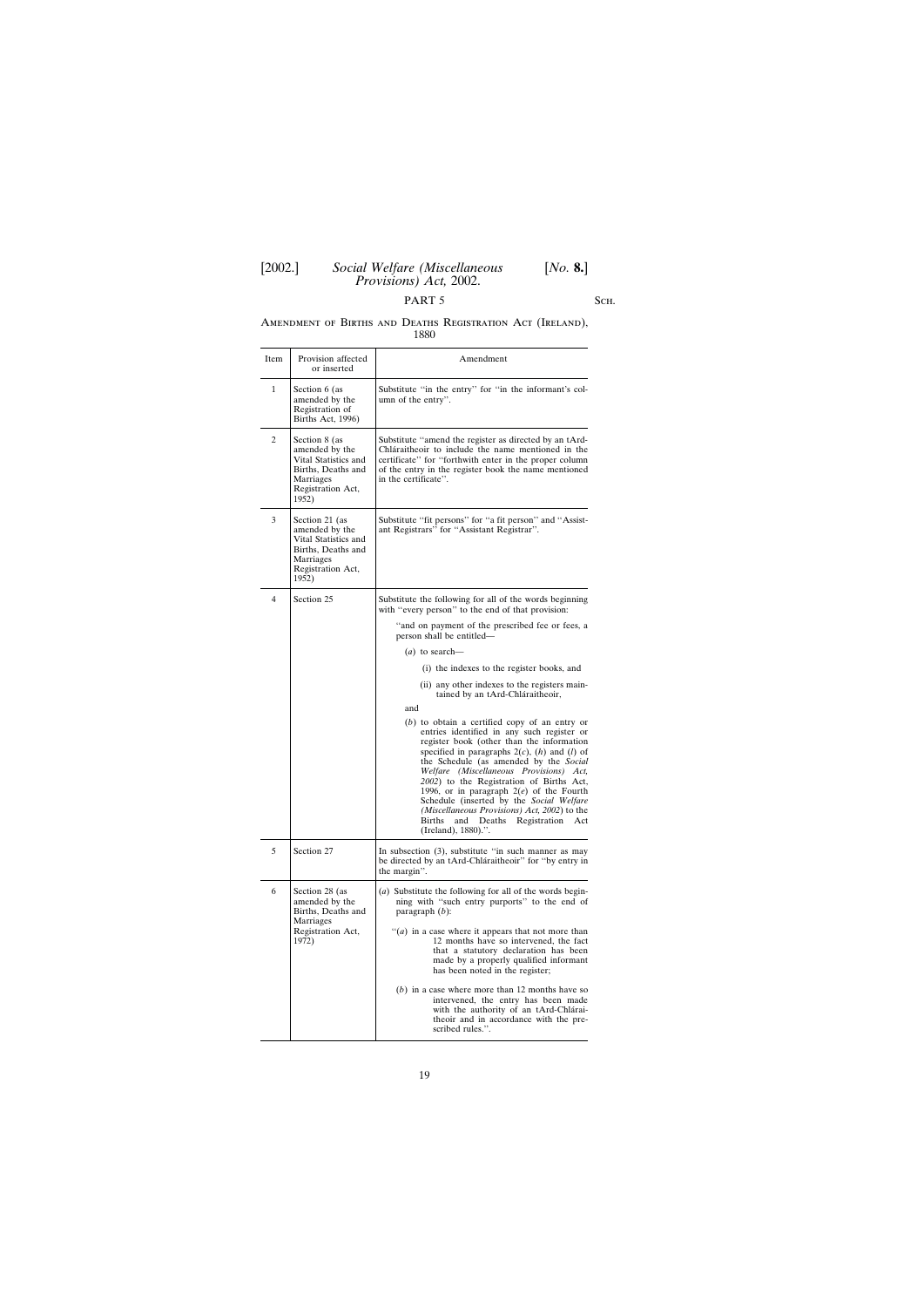Sch.

| Item | Provision affected<br>or inserted                                                                           | Amendment                                                                                                                                                                                                                                                                                                                                                                                                                                                                                                                                                                                                                                       |
|------|-------------------------------------------------------------------------------------------------------------|-------------------------------------------------------------------------------------------------------------------------------------------------------------------------------------------------------------------------------------------------------------------------------------------------------------------------------------------------------------------------------------------------------------------------------------------------------------------------------------------------------------------------------------------------------------------------------------------------------------------------------------------------|
|      | Section 28 (as<br>amended by the<br>Births, Deaths and<br>Marriages<br>Registration Act,<br>1972)<br>contd. | $(b)$ Designate section 28 as subsection $(1)$ thereof and<br>insert the following subsection:<br>"(2) Rules made under paragraph $(b)$ of<br>subsection (1) of this section that are in force<br>immediately before the commencement of<br>section 16 and Part 5 of the Schedule to the<br>Social Welfare (Miscellaneous Provisions)<br>Act, 2002, (insofar as those provisions apply<br>to the said paragraph) shall continue in force<br>after such commencement as if those rules<br>were made under that paragraph as inserted<br>by the said <i>section 16</i> and the said <i>Part 5</i> and<br>may be amended or revoked accordingly.". |
| 7    | Section 32                                                                                                  | Repeal section 32.                                                                                                                                                                                                                                                                                                                                                                                                                                                                                                                                                                                                                              |
| 8    | Section 37 (as<br>amended by the<br>Registration of<br>Births Act, 1996)                                    | Substitute "in the Fourth Schedule (inserted by the<br>Social Welfare (Miscellaneous Provisions) Act, 2002) to<br>this Act" for "in the form in Schedule B, to the Princi-<br>pal Act".                                                                                                                                                                                                                                                                                                                                                                                                                                                         |
| 9    | Fourth Schedule                                                                                             | Insert the following after the Third Schedule:                                                                                                                                                                                                                                                                                                                                                                                                                                                                                                                                                                                                  |
|      |                                                                                                             | <b>"FOURTH SCHEDULE</b>                                                                                                                                                                                                                                                                                                                                                                                                                                                                                                                                                                                                                         |
|      |                                                                                                             | PARTICULARS OF DEATHS TO BE<br><b>REGISTERED</b>                                                                                                                                                                                                                                                                                                                                                                                                                                                                                                                                                                                                |
|      |                                                                                                             | 1. Date and place of death.                                                                                                                                                                                                                                                                                                                                                                                                                                                                                                                                                                                                                     |
|      |                                                                                                             | 2. In respect of the deceased person:                                                                                                                                                                                                                                                                                                                                                                                                                                                                                                                                                                                                           |
|      |                                                                                                             | $(a)$ forename $(s)$ , surname and address;                                                                                                                                                                                                                                                                                                                                                                                                                                                                                                                                                                                                     |
|      |                                                                                                             | $(b)$ date of birth or age;                                                                                                                                                                                                                                                                                                                                                                                                                                                                                                                                                                                                                     |
|      |                                                                                                             | $(c)$ sex;                                                                                                                                                                                                                                                                                                                                                                                                                                                                                                                                                                                                                                      |
|      |                                                                                                             | $(d)$ occupation;                                                                                                                                                                                                                                                                                                                                                                                                                                                                                                                                                                                                                               |
|      |                                                                                                             | $(e)$ personal public service number;                                                                                                                                                                                                                                                                                                                                                                                                                                                                                                                                                                                                           |
|      |                                                                                                             | $(f)$ marital status;                                                                                                                                                                                                                                                                                                                                                                                                                                                                                                                                                                                                                           |
|      |                                                                                                             | $(g)$ occupation of person's spouse;                                                                                                                                                                                                                                                                                                                                                                                                                                                                                                                                                                                                            |
|      |                                                                                                             | $(h)$ occupation<br>person's<br>οf<br>parent(s)<br>or<br>$\text{quardian}(s)$ ;                                                                                                                                                                                                                                                                                                                                                                                                                                                                                                                                                                 |
|      |                                                                                                             | $(i)$ cause of death;                                                                                                                                                                                                                                                                                                                                                                                                                                                                                                                                                                                                                           |
|      |                                                                                                             | $(i)$ forename(s) and surname, signature, address<br>and qualification of informant(s).                                                                                                                                                                                                                                                                                                                                                                                                                                                                                                                                                         |
|      |                                                                                                             | 3. Date of registration.                                                                                                                                                                                                                                                                                                                                                                                                                                                                                                                                                                                                                        |
|      |                                                                                                             | 4. Signature of Registrar.".                                                                                                                                                                                                                                                                                                                                                                                                                                                                                                                                                                                                                    |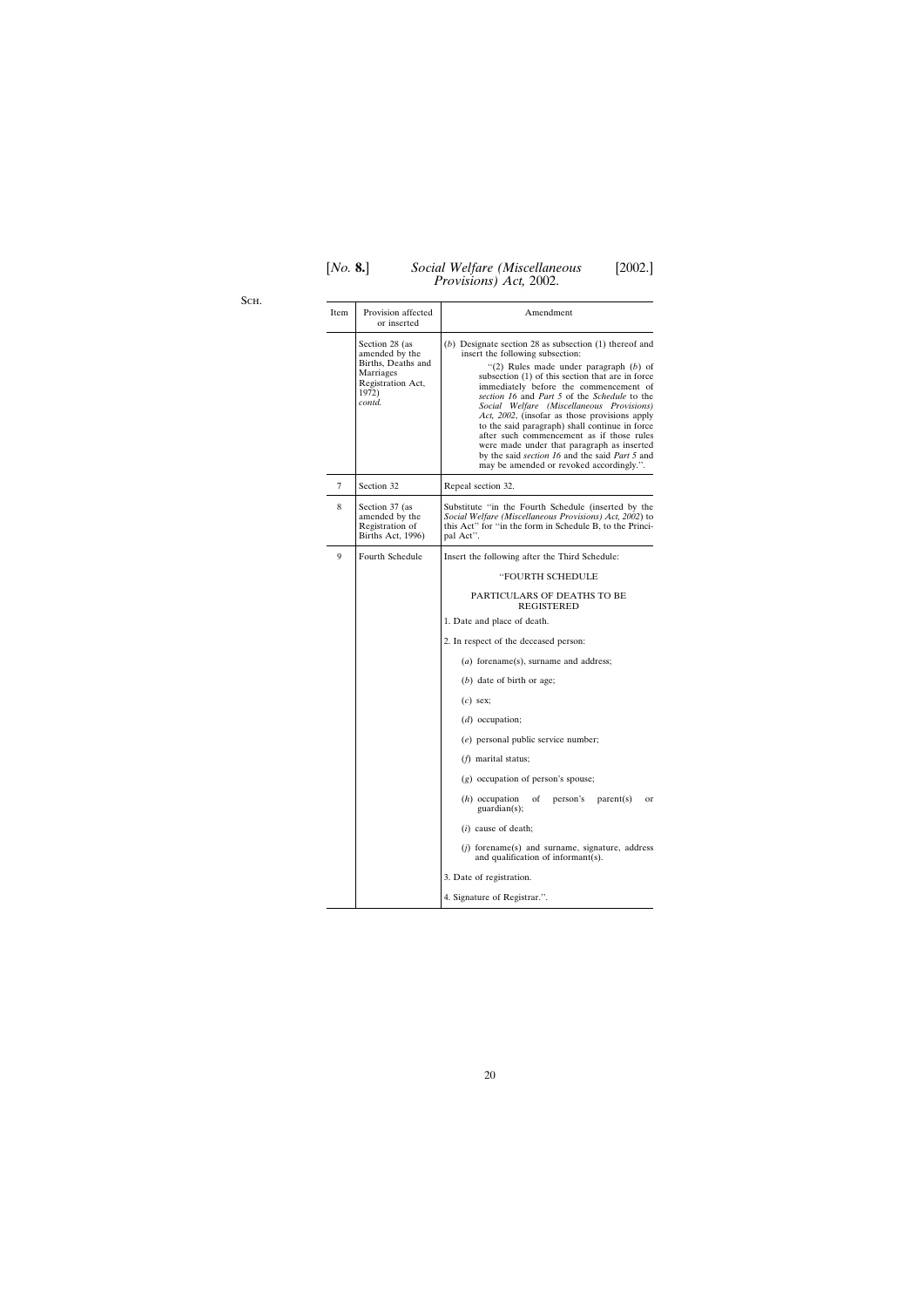# PART 6 SCH.

# Amendment of Registration of Births Act, 1996

| Item | Provision affected<br>or inserted | Amendment                                                                                                                                                                                                                                                                                                                                                                                                                                                                                                                                                                                                                                                                                                                                                                                                                          |
|------|-----------------------------------|------------------------------------------------------------------------------------------------------------------------------------------------------------------------------------------------------------------------------------------------------------------------------------------------------------------------------------------------------------------------------------------------------------------------------------------------------------------------------------------------------------------------------------------------------------------------------------------------------------------------------------------------------------------------------------------------------------------------------------------------------------------------------------------------------------------------------------|
| 1    | Section 1                         | (a) Substitute the following for subsection $(4)$ :                                                                                                                                                                                                                                                                                                                                                                                                                                                                                                                                                                                                                                                                                                                                                                                |
|      |                                   | "(4) $(a)$ Where a birth, the registration of<br>which-                                                                                                                                                                                                                                                                                                                                                                                                                                                                                                                                                                                                                                                                                                                                                                            |
|      |                                   | (i) took place on or after 1 October<br>1997 and before the coming into<br>operation of section 16 and Item<br>1 of Part 6 of the Schedule to<br>the Social Welfare (Miscel-<br>laneous Provisions) Act, 2002,<br>or                                                                                                                                                                                                                                                                                                                                                                                                                                                                                                                                                                                                               |
|      |                                   | (ii) takes place after the coming into<br>operation of section 16 and Item<br>1 of Part 6 of the Schedule to<br>the Social Welfare (Miscel-<br>laneous Provisions) Act, 2002,                                                                                                                                                                                                                                                                                                                                                                                                                                                                                                                                                                                                                                                      |
|      |                                   | is being re-registered under any of the<br>enactments mentioned in subsection<br>$(2)$ of this section, the surname of the<br>child shall be-                                                                                                                                                                                                                                                                                                                                                                                                                                                                                                                                                                                                                                                                                      |
|      |                                   | (I) that which has been so regis-<br>tered, or                                                                                                                                                                                                                                                                                                                                                                                                                                                                                                                                                                                                                                                                                                                                                                                     |
|      |                                   | $(II)$ subject to subsection $(3)$ of this<br>section, the surname jointly<br>agreed by the mother and<br>father of the child.                                                                                                                                                                                                                                                                                                                                                                                                                                                                                                                                                                                                                                                                                                     |
|      |                                   | (b) Subject to subsection $(4A)$ of this<br>section, a birth which has been re-<br>registered under any of the enact-<br>ments specified in subsection (2) of<br>this section may not be further re-<br>registered under the<br>enactment<br>concerned.                                                                                                                                                                                                                                                                                                                                                                                                                                                                                                                                                                            |
|      |                                   | (4A) Where a birth, the regis-<br>tration of which took place on or<br>after 1 October 1997, has been re-<br>registered under any of the enact-<br>ments mentioned in subsection (2)<br>of this section before the commence-<br>ment of section 16 and Item 1 of Part<br>6 of the Schedule to the Social Wel-<br>fare (Miscellaneous Provisions) Act,<br>2002, an tArd-Chláraitheoir may, on<br>the joint application of the mother<br>and father of the child, made in the<br>form for the time being approved by<br>the Minister for that purpose, auth-<br>orise a second re-registration of the<br>birth under the relevant enactment<br>for the purpose of changing the sur-<br>name of the child to a surname, sub-<br>ject to subsection (3) of this section,<br>jointly agreed by the mother and<br>father of the child.". |
|      |                                   | $(b)$ In subsection $(6)$ , substitute "father of the<br>child or, where applicable, the surname of<br>the child re-registered in accordance with<br>subsection $(4)(a)(II)$ or $(4A)$ of this<br>section" for "father of the child".                                                                                                                                                                                                                                                                                                                                                                                                                                                                                                                                                                                              |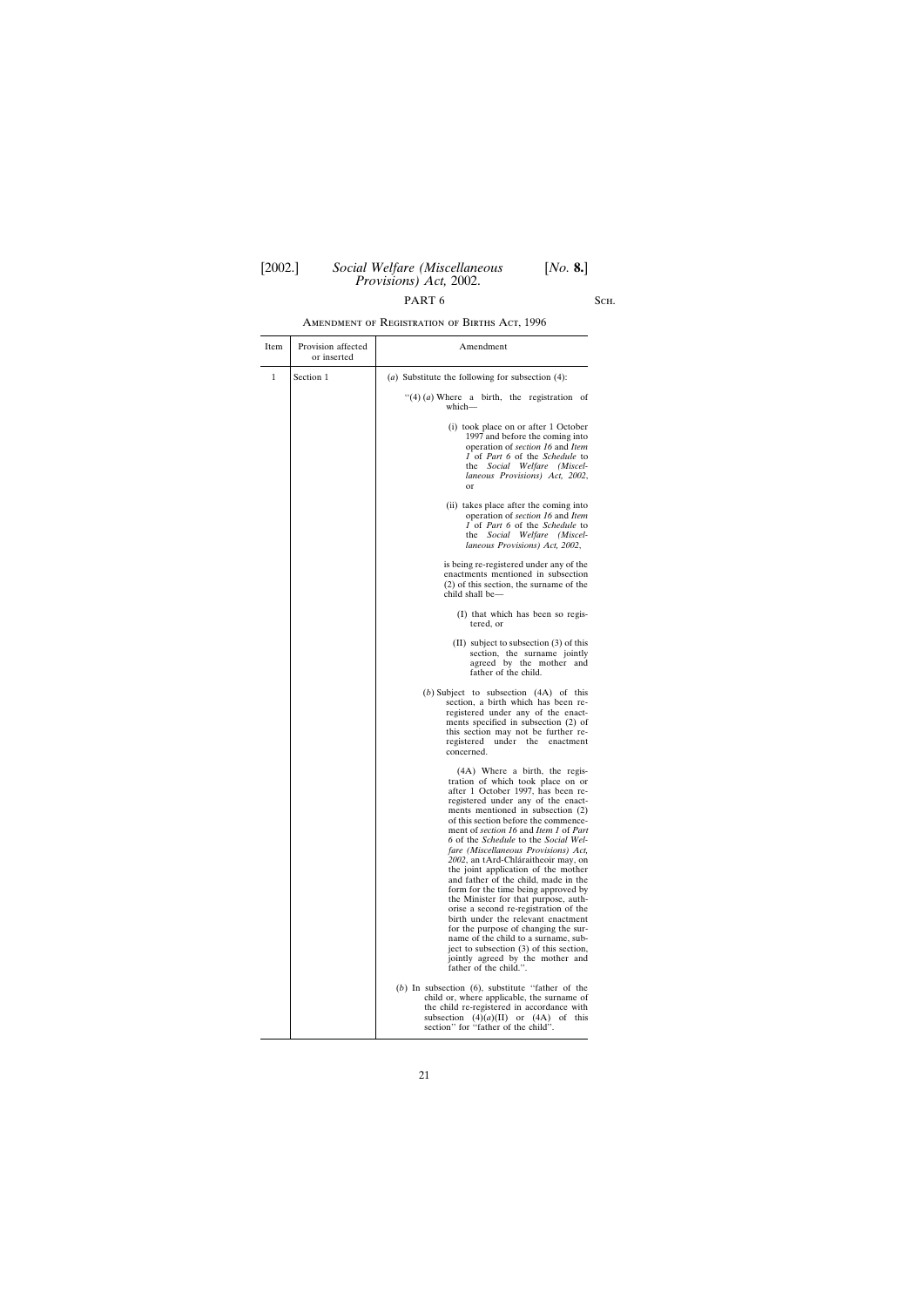Sch.

| Item | Provision affected<br>or inserted | Amendment                                                                               |
|------|-----------------------------------|-----------------------------------------------------------------------------------------|
| 2    | Schedule                          | Substitute the following for the Schedule:                                              |
|      |                                   | "SCHEDULE                                                                               |
|      |                                   | PARTICULARS OF BIRTHS TO BE<br><b>REGISTERED</b>                                        |
|      |                                   | 1. $(a)$ Date and place of birth.                                                       |
|      |                                   | $(b)$ The time of birth, in the case of a multiple<br>birth.                            |
|      |                                   | 2. In respect of the child:                                                             |
|      |                                   | $(a)$ forename(s) and surname;                                                          |
|      |                                   | $(b)$ sex;                                                                              |
|      |                                   | $(c)$ personal public service number;                                                   |
|      |                                   | $(d)$ forename(s) if added after registration of birth<br>and relevant date;            |
|      |                                   | $(e)$ mother's forename(s) and surname, address<br>and occupation;                      |
|      |                                   | $(f)$ mother's surname (as at birth);                                                   |
|      |                                   | (g) mother's date of birth;                                                             |
|      |                                   | $(h)$ mother's personal public service number;                                          |
|      |                                   | $(i)$ father's forename(s) and surname, address and<br>occupation;                      |
|      |                                   | $(i)$ father's surname (as at birth);                                                   |
|      |                                   | $(k)$ father's date of birth;                                                           |
|      |                                   | ( <i>l</i> ) father's personal public service number;                                   |
|      |                                   | $(m)$ forename(s) and surname, signature, address<br>and qualification of informant(s). |
|      |                                   | 3. Date of registration.                                                                |
|      |                                   | 4. Signature of Registrar.".                                                            |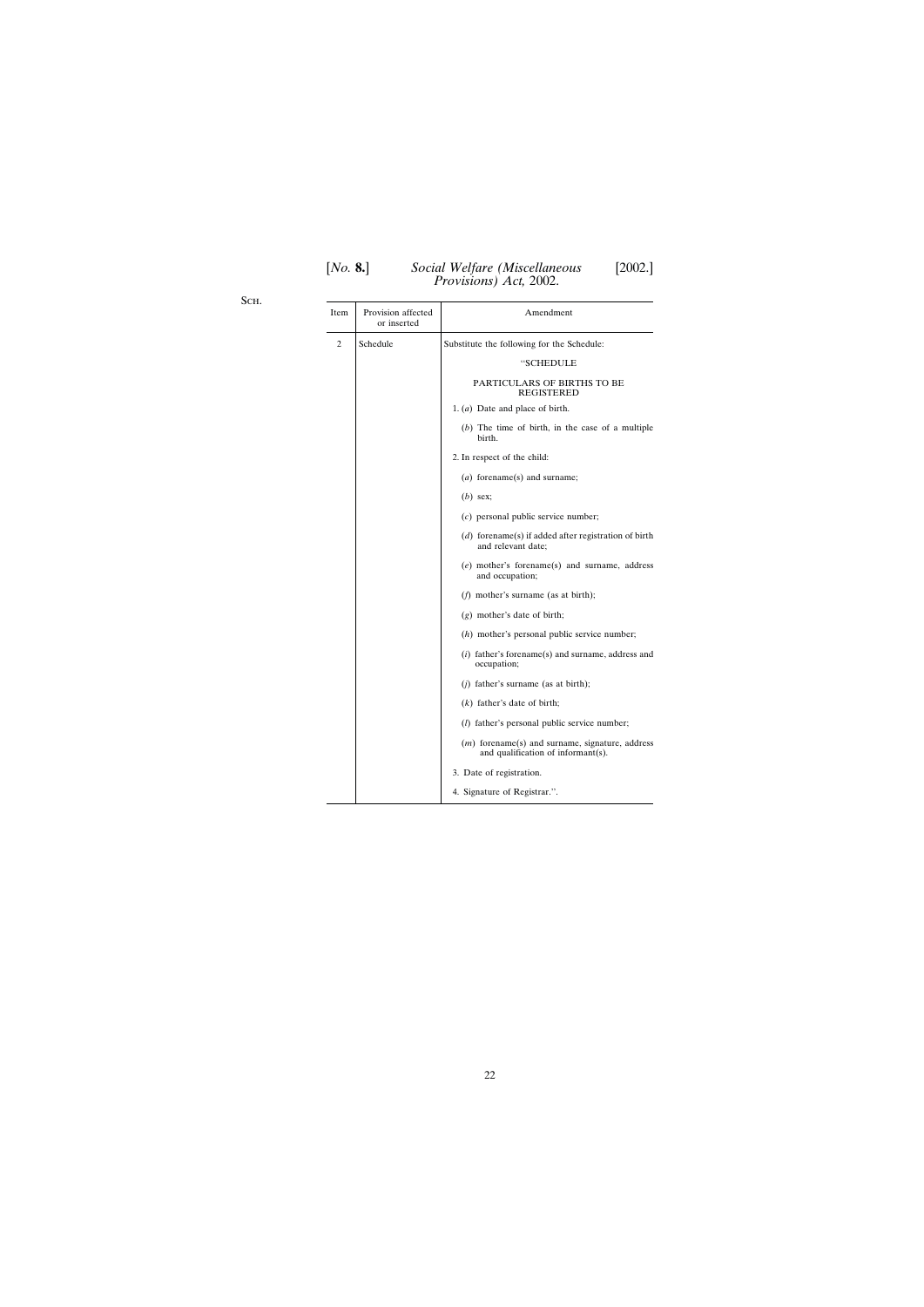# PART 7 SCH.

# Amendment of Marriages (Ireland) Act, 1844

| Item | Provision affected<br>or inserted | Amendment                                                                                                                                                                                                                                                                                                                                                                                                                                                                                                                             |
|------|-----------------------------------|---------------------------------------------------------------------------------------------------------------------------------------------------------------------------------------------------------------------------------------------------------------------------------------------------------------------------------------------------------------------------------------------------------------------------------------------------------------------------------------------------------------------------------------|
| 1    | Sections 67A and<br>67B           | Insert the following after section 67:                                                                                                                                                                                                                                                                                                                                                                                                                                                                                                |
|      |                                   | "Reproduction of certified copies sent to An tArd-<br>Chláraitheoir under section 67 of this Act.                                                                                                                                                                                                                                                                                                                                                                                                                                     |
|      |                                   | 67A.—(1) An tArd-Chláraitheoir may cause<br>the certified copies of the entries made in the<br>registers of marriages, received under section 67<br>of this Act, to be reproduced in a non-legible form.                                                                                                                                                                                                                                                                                                                              |
|      |                                   | (2) Where a certified copy referred to in subsec-<br>tion (1) of this section becomes illegible, by reason<br>of the deterioration of the certified copy or for any<br>other reason, an tArd-Chláraitheoir shall cause<br>the certified copy to be reproduced in a non-leg-<br>ible form.                                                                                                                                                                                                                                             |
|      |                                   | (3) An tArd-Chláraitheoir shall make the certi-<br>fied copies reproduced under subsection $(1)$ or $(2)$<br>of this section available to registrars and superin-<br>tendent registrars.                                                                                                                                                                                                                                                                                                                                              |
|      |                                   | (4) In this section 'reproduced in a non-legible<br>form' includes reproduction of the certified copies<br>of the entries in the registers by means of micro-<br>film, microfiche, magnetic tape, diskette, compact<br>disc or any other non-legible form (by electronic<br>means or otherwise) which is capable of reproduc-<br>ing the certified copies in a permanent legible<br>form.                                                                                                                                             |
|      |                                   | Evidence in court proceedings, etc.                                                                                                                                                                                                                                                                                                                                                                                                                                                                                                   |
|      |                                   | $67B$ , $-(1)$ A certified copy of an entry in a<br>register reproduced in accordance with section<br>67A of this Act shall be deemed to be an entry in<br>a register under this Act.                                                                                                                                                                                                                                                                                                                                                 |
|      |                                   | (2) In any proceedings a certificate signed by an<br>tArd-Chláraitheoir, an officer duly authorised to<br>act in that behalf or a registrar, stating that a certi-<br>fied copy of an entry in a register has been repro-<br>duced in accordance with section 67A of this Act<br>shall be evidence of the fact of the making of the<br>entry in the register under this Act and that the<br>certified copy so reproduced attached to the cer-<br>tificate is a true copy of the entry in the register<br>until the contrary is shown. |
|      |                                   | (3) A document purporting to be a certificate<br>under subsection (2) of this section shall be<br>deemed to be such a certificate without proof of<br>the signature of the person purporting to sign the<br>certificate or that such person was a proper person<br>to so sign, until the contrary is shown.                                                                                                                                                                                                                           |
|      |                                   | (4) In any proceedings a certified copy of an<br>entry reproduced in accordance with section 67A<br>of this Act may be given in evidence and shall be<br>prima facie evidence of any fact therein stated:                                                                                                                                                                                                                                                                                                                             |
|      |                                   | Provided that the court is satisfied as to the<br>reliability of the system used to reproduce the cer-<br>tified copy and the entry in the register book on<br>which it was based.".                                                                                                                                                                                                                                                                                                                                                  |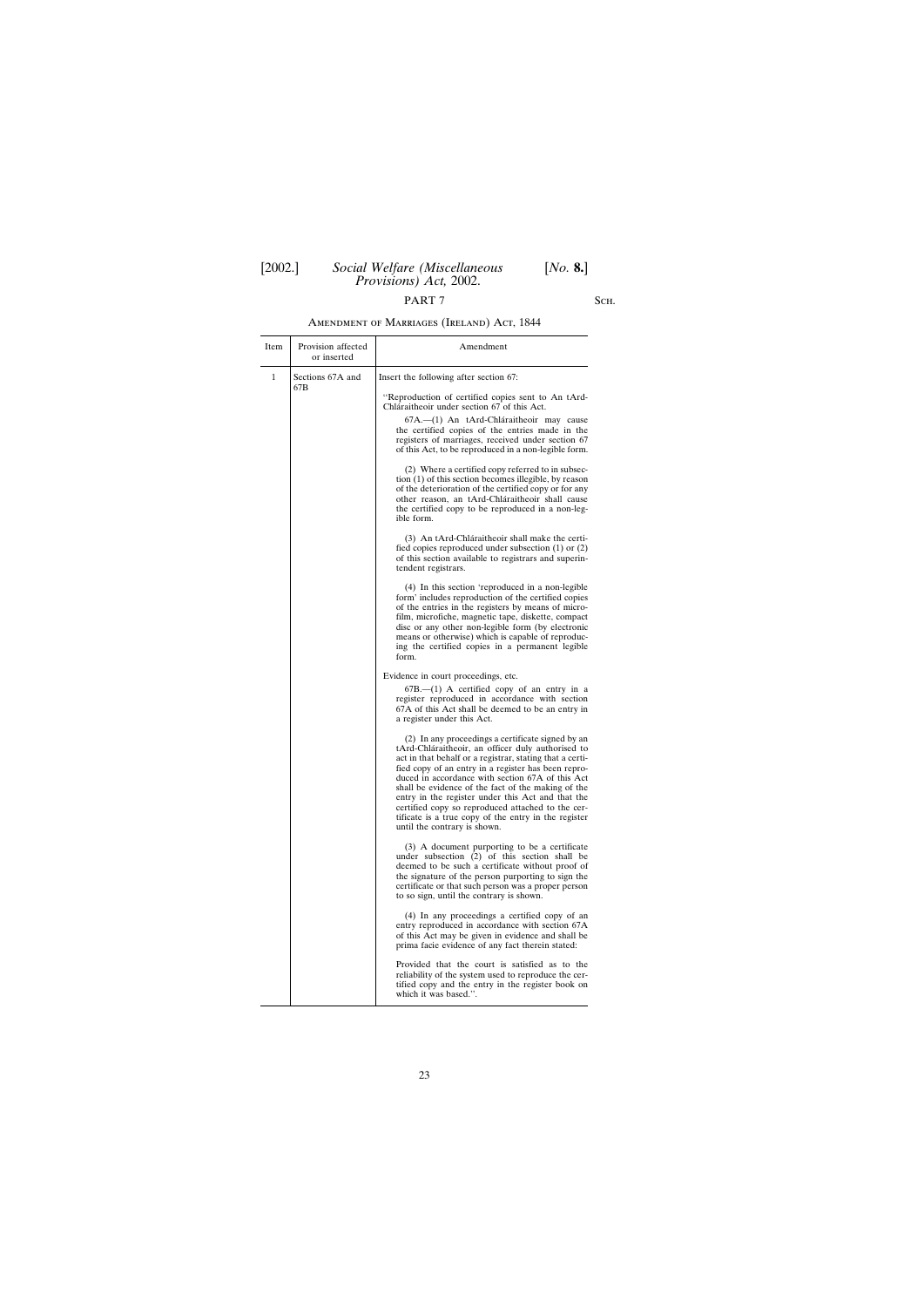Sch.

| Item | Provision affected<br>or inserted | Amendment                                                                                                                                                                                                                                                                                                                                                                                                                                                                                                                                                                                                                                                                                                                                                                                                                                                                                                                                                                                                                                          |
|------|-----------------------------------|----------------------------------------------------------------------------------------------------------------------------------------------------------------------------------------------------------------------------------------------------------------------------------------------------------------------------------------------------------------------------------------------------------------------------------------------------------------------------------------------------------------------------------------------------------------------------------------------------------------------------------------------------------------------------------------------------------------------------------------------------------------------------------------------------------------------------------------------------------------------------------------------------------------------------------------------------------------------------------------------------------------------------------------------------|
| 2    | Section 68                        | Substitute the following for all of the words beginning<br>with "shall at all reasonable times" to the end of that<br>provision:<br>"shall allow searches to be made of such a register<br>book in the form and manner, at the times and on<br>payment of the fee or fees prescribed by the Minister<br>for Health and Children in regulations made under<br>section 4 (as amended by the Social Welfare<br>(Miscellaneous Provisions) Act, 2002) of the Vital<br>Statistics and Births, Deaths and Marriages Regis-<br>tration Act, 1952, and shall give a certified copy of<br>an entry or entries in such a register book on pay-<br>ment of a fee of $65.08$ in respect of each certified<br>$copy.$ ".                                                                                                                                                                                                                                                                                                                                        |
| 3    | Section 69                        | Substitute the following for all of the words beginning<br>with "and every person" to the end of that provision:<br>"and a person shall be entitled to search those indexes<br>in the form and manner, at the times and on pay-<br>ment of the fee or fees prescribed by the Minister<br>for Health and Children in regulations made under<br>section 4 (as amended by the Social Welfare<br>(Miscellaneous Provisions) Act, 2002) of the Vital<br>Statistics and Births, Deaths and Marriages Regis-<br>tration Act, 1952, and to obtain a certified copy of<br>an entry or entries in the certified copies of the<br>entries in those registers reproduced under section<br>67A (inserted by the Social Welfare (Miscellaneous<br><i>Provisions</i> ) <i>Act</i> , 2002) of this Act on payment of a<br>fee of $\epsilon$ 5.08 in respect of each certified copy.".                                                                                                                                                                              |
| 4    | Section 70                        | Substitute the following for section 70:<br>"Indexes to be kept in Oifig an tArd-Chláraitheora,<br>searches allowed and certified copies given.<br>70.—An tArd-Chláraitheoir shall cause indexes<br>of all the said certified copies of the registers to be<br>made and kept in Oifig an tArd-Chláraitheora;<br>and a person shall be entitled to search those<br>indexes in the form and manner, at the times and<br>on payment of the fee or fees prescribed by the<br>Minister for Health and Children in regulations<br>made under section 4 (as amended by the Social<br><i>Welfare (Miscellaneous Provisions) Act, 2002)</i> of<br>the Vital Statistics and Births, Deaths and Mar-<br>riages Registration Act, 1952, and to obtain a cer-<br>tified copy of an entry or entries in the certified<br>copies of the entries in those registers reproduced<br>under section 67A (inserted by the Social Welfare<br>(Miscellaneous Provisions) Act, 2002) of this Act<br>on payment of a fee of $$5.08$ in respect of each<br>certified copy.". |
| 5    | Section 71                        | Substitute the following for section 71:<br>"Seal.<br>71.—(1) Oifig an tArd-Chláraitheora shall pro-<br>vide itself with a seal.<br>(2) The seal shall be authenticated by the signa-<br>ture of an tArd-Chláraitheoir or a member of his or<br>her staff duly authorised by an tArd-Chláraitheoir to<br>act in that behalf.<br>(3) Judicial notice shall be taken of the seal and<br>every document purporting to be an instrument<br>made by Oifig an tArd-Chláraitheora and to be<br>sealed with the seal of Oifig an tArd-Chláraitheora<br>(purporting to be authenticated in accordance with<br>subsection (2) of this section) shall be received in<br>evidence and be deemed to be such an instrument<br>without proof unless the contrary is shown.".                                                                                                                                                                                                                                                                                      |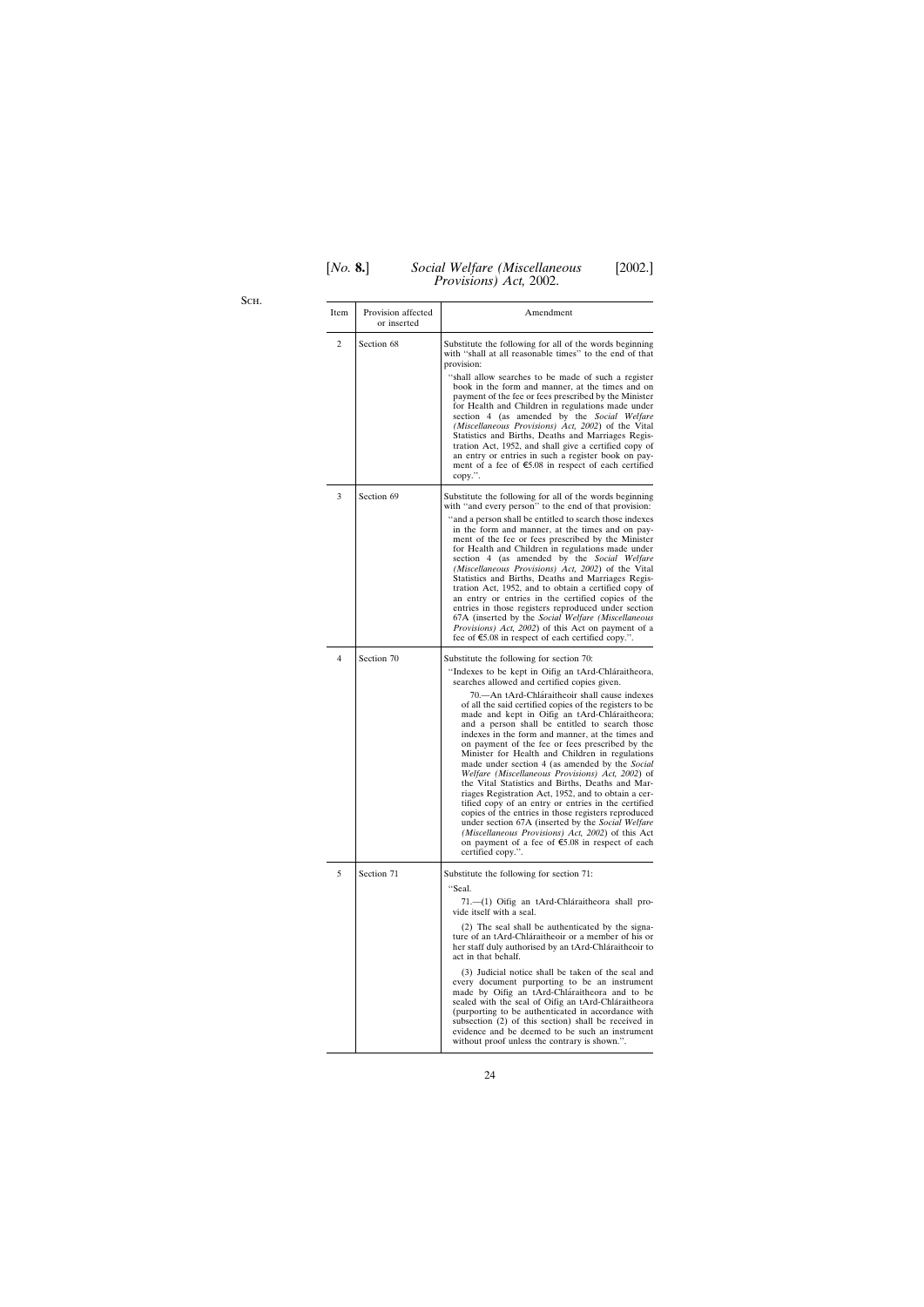# PART 8 SCH.

# Amendment of Registration of Marriages (Ireland) Act, 1863

| Item | Provision affected<br>or inserted | Amendment                                                                                                                                                                                                                                                                                                                                                                                                                                                                                                                             |
|------|-----------------------------------|---------------------------------------------------------------------------------------------------------------------------------------------------------------------------------------------------------------------------------------------------------------------------------------------------------------------------------------------------------------------------------------------------------------------------------------------------------------------------------------------------------------------------------------|
| 1    | Section 3                         | Repeal section 3.                                                                                                                                                                                                                                                                                                                                                                                                                                                                                                                     |
| 2    | Section 7                         | Substitute "for the purposes of this Act, except in the<br>case of those districts in respect of which the Minister<br>considers it expedient that the number and boundaries<br>of those districts be altered for the purposes of this<br>Act" for "for the purposes of this Act".                                                                                                                                                                                                                                                    |
| 3    | Sections<br>15B                   | 15A and Insert the following after section 15:                                                                                                                                                                                                                                                                                                                                                                                                                                                                                        |
|      |                                   | "Reproduction of certified copies sent to An tArd-<br>Chláraitheoir under section 15 of this Act.                                                                                                                                                                                                                                                                                                                                                                                                                                     |
|      |                                   | 15A.—(1) An tArd-Chláraitheoir may cause<br>the certified copies of the entries made in the<br>registers of marriages, received under section 15<br>of this Act, to be reproduced in a non-legible form.                                                                                                                                                                                                                                                                                                                              |
|      |                                   | (2) Where a certified copy referred to in subsec-<br>tion $(1)$ of this section becomes illegible, by reason<br>of the deterioration of the certified copy or for any<br>other reason, an tArd-Chláraitheoir shall cause<br>the certified copy to be reproduced in a non-leg-<br>ible form.                                                                                                                                                                                                                                           |
|      |                                   | (3) An tArd-Chláraitheoir shall make the certi-<br>fied copies reproduced under subsection $(1)$ or $(2)$<br>of this section available to registrars and superin-<br>tendent registrars.                                                                                                                                                                                                                                                                                                                                              |
|      |                                   | (4) In this section 'reproduced in a non-legible<br>form' includes reproduction of the certified copies<br>of the entries in the registers by means of micro-<br>film, microfiche, magnetic tape, diskette, compact<br>disc or any other non-legible form (by electronic<br>means or otherwise) which is capable of reproduc-<br>ing the certified copies in a permanent legible<br>form.                                                                                                                                             |
|      |                                   | Evidence in court proceedings, etc.                                                                                                                                                                                                                                                                                                                                                                                                                                                                                                   |
|      |                                   | $15B$ .— $(1)$ A certified copy of an entry in a<br>register reproduced in accordance with section<br>15A of this Act shall be deemed to be an entry in<br>a register under this Act.                                                                                                                                                                                                                                                                                                                                                 |
|      |                                   | (2) In any proceedings a certificate signed by an<br>tArd-Chlaraitheoir, an officer duly authorised to<br>act in that behalf or a registrar, stating that a certi-<br>fied copy of an entry in a register has been repro-<br>duced in accordance with section 15A of this Act<br>shall be evidence of the fact of the making of the<br>entry in the register under this Act and that the<br>certified copy so reproduced attached to the cer-<br>tificate is a true copy of the entry in the register<br>until the contrary is shown. |
|      |                                   | (3) A document purporting to be a certificate<br>under subsection $(2)$ of this section shall be<br>deemed to be such a certificate without proof of<br>the signature of the person purporting to sign the<br>certificate or that such person was a proper person<br>to so sign, until the contrary is shown.                                                                                                                                                                                                                         |
|      |                                   | (4) In any proceedings a certified copy of an<br>entry reproduced in accordance with section 15A<br>of this Act may be given in evidence and shall be<br>prima facie evidence of any fact therein stated:                                                                                                                                                                                                                                                                                                                             |
|      |                                   | Provided that the court is satisfied as to the<br>reliability of the system used to reproduce the cer-<br>tified copy and the entry in the register book on<br>which it was based.".                                                                                                                                                                                                                                                                                                                                                  |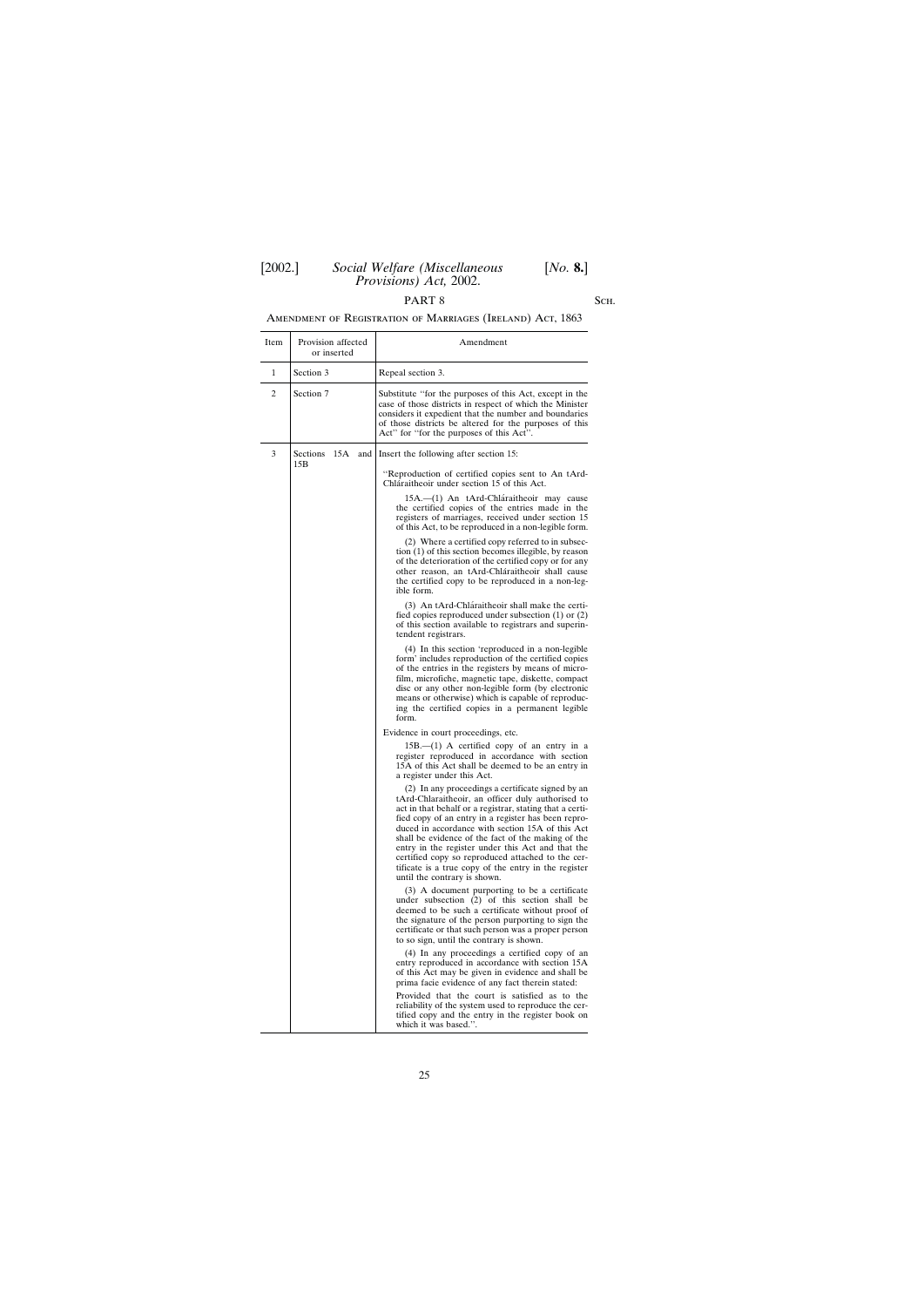Sch.

| Item | Provision affected<br>or inserted | Amendment                                                                                                                                                                                                                                                                                                                                                                                                                                                                                                                                                                                                                                                                                                                                                                                                                                                                        |
|------|-----------------------------------|----------------------------------------------------------------------------------------------------------------------------------------------------------------------------------------------------------------------------------------------------------------------------------------------------------------------------------------------------------------------------------------------------------------------------------------------------------------------------------------------------------------------------------------------------------------------------------------------------------------------------------------------------------------------------------------------------------------------------------------------------------------------------------------------------------------------------------------------------------------------------------|
| 4    | Section 17                        | Substitute the following for all of the words beginning<br>with "and every person" to the end of that provision:<br>"and a person shall be entitled to search those indexes"<br>in the form and manner, at the times and on pay-<br>ment of the fee or fees prescribed by the Minister<br>for Health and Children in regulations made under<br>section 4 (as amended by the Social Welfare<br>(Miscellaneous Provisions) Act, 2002) of the Vital<br>Statistics and Births, Deaths and Marriages Regis-<br>tration Act, 1952, and to obtain a certified copy of<br>an entry or entries in the certified copies of the<br>entries in those registers reproduced under section<br>15A (inserted by the Social Welfare (Miscellaneous<br><i>Provisions</i> ) <i>Act</i> , 2002) of this Act on payment of a<br>fee of $\epsilon$ 5.08 in respect of each certified copy.".           |
| 5    | Section 18                        | Substitute the following for all of the words beginning<br>with "Every person shall be entitled" to the end of that<br>provision:<br>"A person shall be entitled to search those indexes in<br>the form and manner, at the times and on payment<br>of the fee or fees prescribed by the Minister for<br>Health and Children in regulations made under<br>section 4 (as amended by the Social Welfare<br>(Miscellaneous Provisions) Act, 2002) of the Vital<br>Statistics and Births, Deaths and Marriages Regis-<br>tration Act, 1952, and to obtain a certified copy of<br>an entry or entries in the certified copies of the<br>entries in those registers reproduced under section<br>15A (inserted by the Social Welfare (Miscellaneous<br><i>Provisions</i> ) <i>Act</i> , 2002) of this Act on payment of a<br>fee of $\epsilon$ 5.08 in respect of each certified copy.". |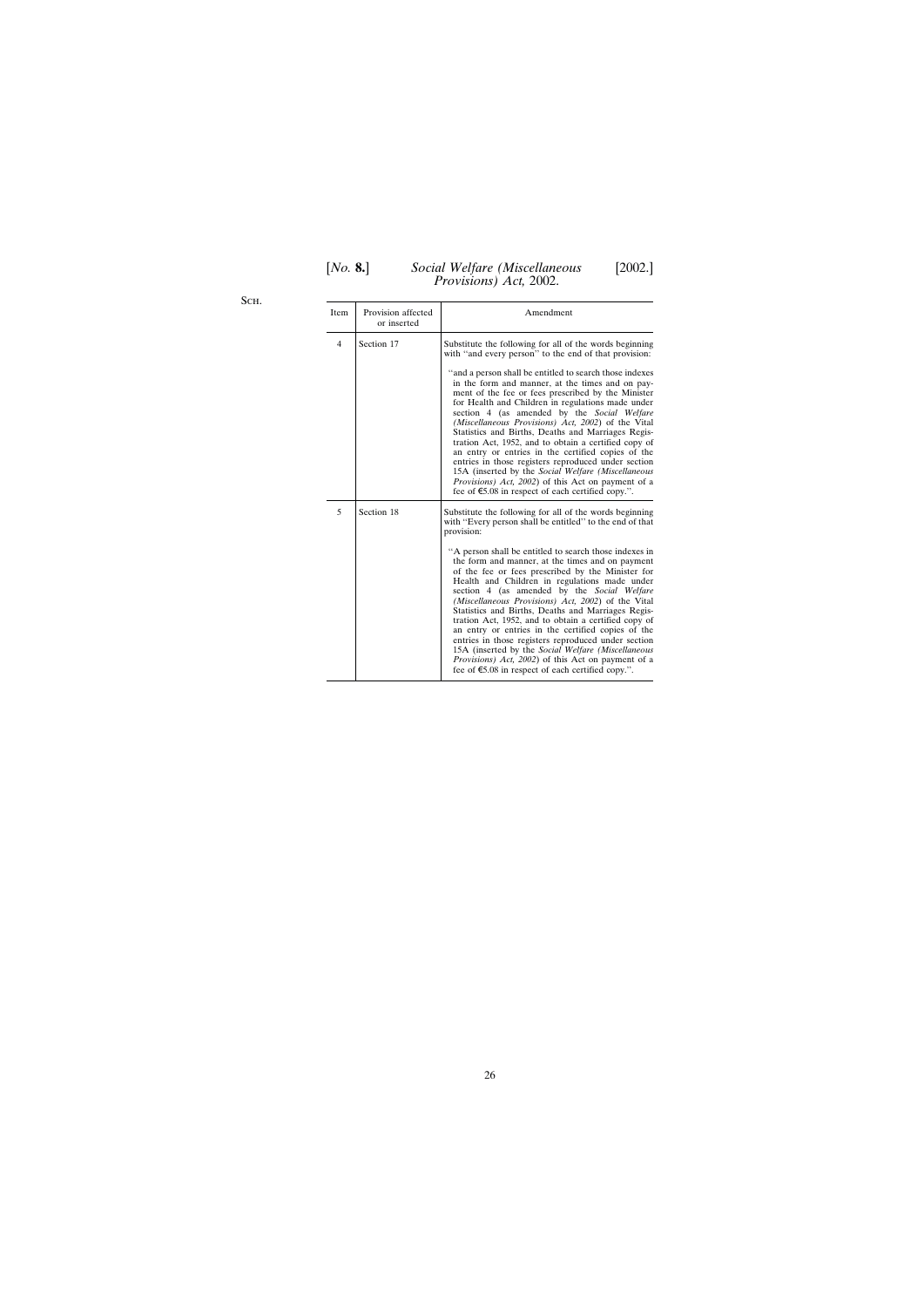# PART 9 SCH.

#### Amendment of Vital Statistics and Births, Deaths and Marriages Registration Act, 1952

| Item | Provision affected<br>or inserted | Amendment                                                                                                                                                                                                                                                                                                                                                                                                                                                                                                                                                                                                                                                                                                                                                                                                                                                                                                                                                                                                                                                    |
|------|-----------------------------------|--------------------------------------------------------------------------------------------------------------------------------------------------------------------------------------------------------------------------------------------------------------------------------------------------------------------------------------------------------------------------------------------------------------------------------------------------------------------------------------------------------------------------------------------------------------------------------------------------------------------------------------------------------------------------------------------------------------------------------------------------------------------------------------------------------------------------------------------------------------------------------------------------------------------------------------------------------------------------------------------------------------------------------------------------------------|
| 1    | Section 4                         | Substitute the following for section 4:<br>$4 - (1)$ The enactments to which this subsection<br>applies shall be construed as entitling persons to<br>make the searches referred to in those enactments<br>in such form and manner and at such times and on<br>payment of such fee or fees as the Minister may pre-<br>scribe in regulations and different fees may be pre-<br>scribed for different classes of searches.<br>$(2)$ The enactments to which subsection $(1)$ of this<br>section applies are—<br>( <i>a</i> ) sections 68, 69 and 70 (each as amended by<br>Social<br>Welfare<br>(Miscellaneous<br>the<br><i>Provisions</i> ) <i>Act</i> , 2002) of the Marriages<br>(Ireland) Act, 1844,<br>(b) section 50 (as amended by the <i>Social Welfare</i><br>(Miscellaneous Provisions) Act, 2002) of the<br>Registration of Births and Deaths (Ireland)<br>Act, 1863, and<br>$(c)$ section 17 and 18 (both as amended by the<br>Social Welfare (Miscellaneous Provisions)<br>Act, 2002) of the Registration of Marriages<br>(Ireland) Act, 1863.". |
| 2    | Section 9                         | In subsection $(2)(a)$ substitute "the Births and Deaths"<br>Registration Acts, 1863 to 1996," for "the Births and<br>Deaths Registration Acts, 1863 to 1936,".                                                                                                                                                                                                                                                                                                                                                                                                                                                                                                                                                                                                                                                                                                                                                                                                                                                                                              |